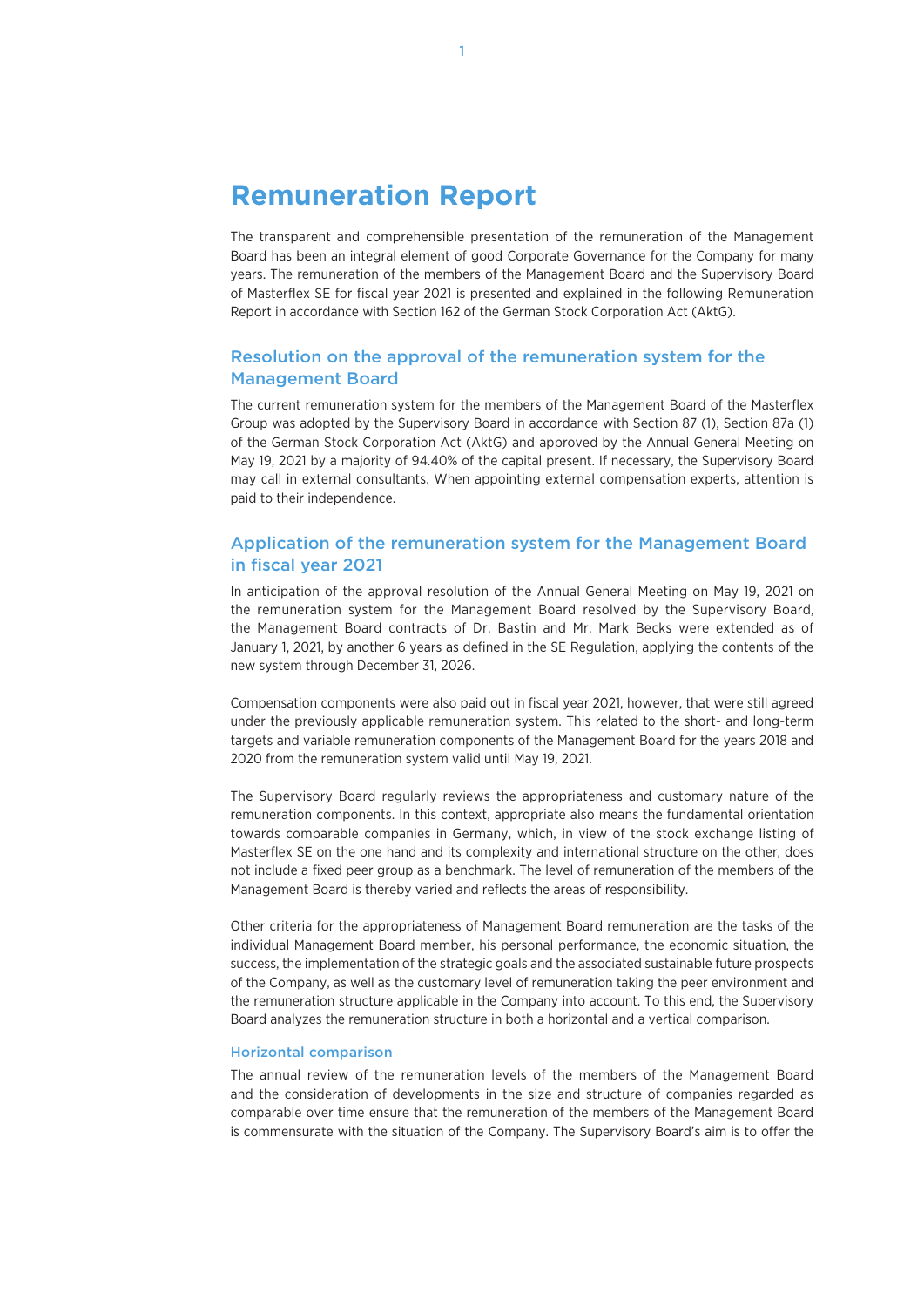Management Board members remuneration that is both in line with the market and competitive within the regulatory framework. However, this is always fraught with the difficulty that few medium-sized companies like the Masterflex Group are listed on the stock exchange, and therefore there are correspondingly few comparable remuneration levels and structures available in a comprehensible manner.

#### Vertical comparison

In addition, the Supervisory Board takes particular account of the Company's internal remuneration structure in a vertical comparison when determining the remuneration of the Management Board. In this context, the Supervisory Board considers the ratio of the remuneration of the Management Board in relation to the remuneration of senior management and the workforce in Germany.

At Masterflex SE, the situation for the year 2021 is as follows:

The remuneration received by all employees (excluding apprentices and temporary staff) amounted to an average of EUR 42.8 thousand in 2021, and the remuneration received by the Management Board amounted to an average of EUR 500 thousand. This represents a ratio of 11.7 to the Management Board.

Compared to the current factors, such as in the DAX (other index factors are not publicly available yet), the factor of average Management Board remuneration and average employee remuneration at Masterflex SE appears to be in a comparatively very balanced ratio. On average from 2015 to 2021, the verticality in the DAX was between factor 49 and factor 54.

The structure of the Company also plays an important role in defining and determining remuneration. Masterflex SE, with its historically small structure and comparatively high number of shareholdings, can be defined as quite complex by direct comparison with many other companies of a similar size in terms of sales and employees, whereby the additional requirements of capital market orientation must also be fulfilled, which is not the case in the same way for many competitors.

#### Determination of the target agreements

In accordance with the applicable remuneration system, the Supervisory Board has defined specific target remuneration and related individual performance criteria for each member of the Management Board.

The performance-related components - the bonus - contain components with a multi-year assessment basis. They thus provide long-term behavioral incentives and align the remuneration structure to the sustainable development of the Company. The Company does not have any further share-based incentive systems, such as a stock option program. This is due not least to the fact that the Management Board already holds a significant stake in the Company and therefore no additional incentive structure would be associated with this.

With regard to the targets for the variable remuneration elements, the Supervisory Board ensures that the remuneration is geared towards the sustainable development of the Company.

The appropriateness of the remuneration structure was last reviewed by the Supervisory Board during the development of the remuneration system.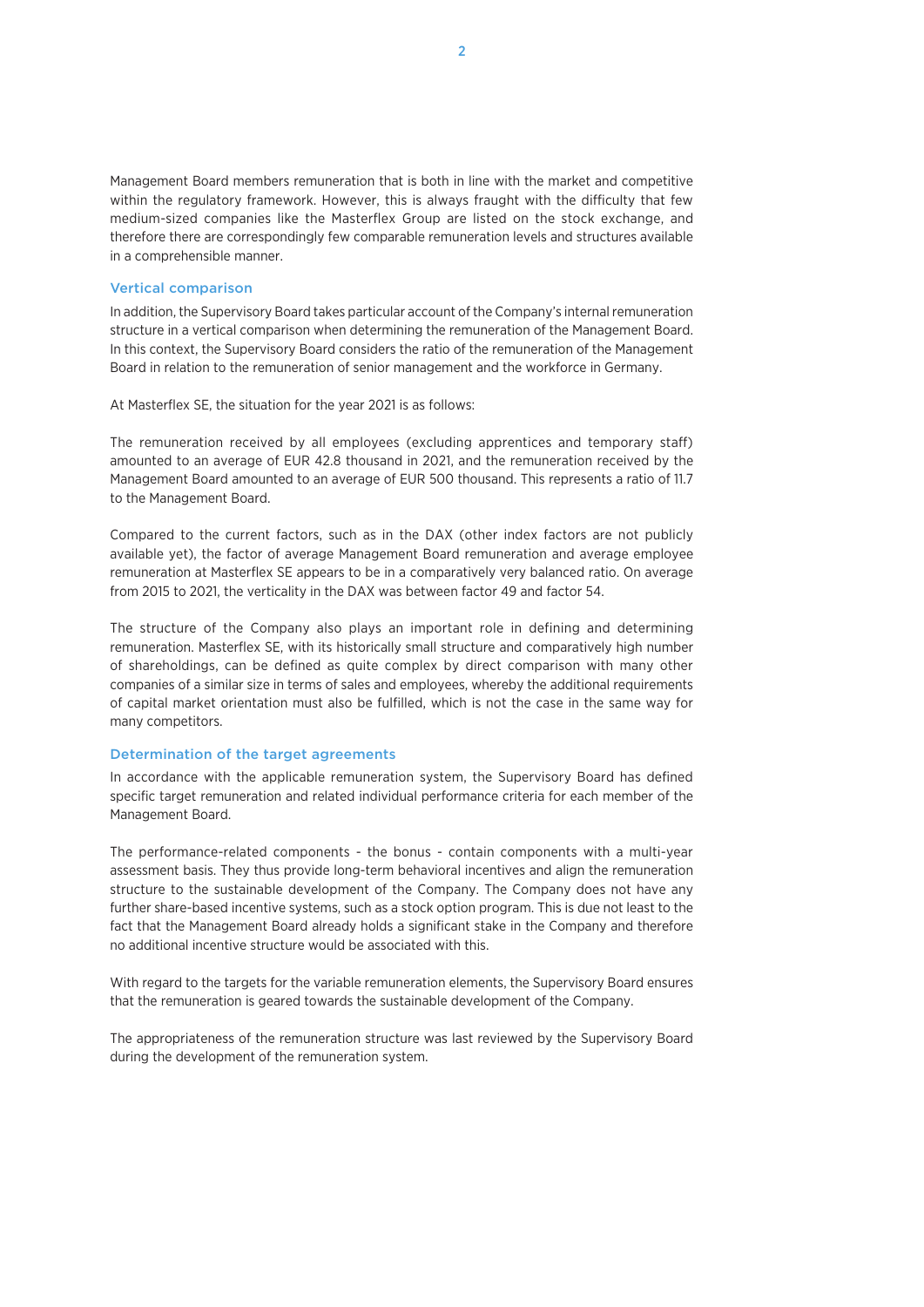# Resolution on the approval of the remuneration system of the Supervisory Board

The remuneration system for the Supervisory Board, which is governed by Art. 15 of the Articles of Association and has been in place for several years, was approved by the Annual General Meeting on May 19, 2021, by a majority of 99.70% of the capital represented. The remuneration system adopted at the Annual General Meeting on June 16, 2015, was thus confirmed without any changes.

# Application of the remuneration system for the Supervisory Board in fiscal year 2021

The remuneration system for the Supervisory Board, which was unchanged from previous years, was applied in fiscal year 2021 in accordance with the requirements of Art. 15 of the Articles of Association.

# Remuneration of the Management Board in fiscal year 2021

# Overview of the structure of the remuneration system for the Management Board

The remuneration system complies with the requirements of the German Stock Corporation Act (AktG) and is to a large extent based on the recommendations of the German Corporate Governance Code.

The remuneration of the Management Board is geared towards promoting and supporting the sustainable and long-term development of the Masterflex Group. Sustainable action is an integral part of the strategy and ensures the social and economic future viability of the Masterflex Group. These demands are reflected in the definition of quantitative and qualitative targets for the Management Board body.

The total remuneration of the members of the Management Board is made up of fixed and variable components. The fixed, non-performance-related remuneration comprises the basic remuneration and benefits in kind. The fixed remuneration components currently correspond to around 63% of the total target remuneration for the members of the Management Board. The short-term variable cash remuneration (Short Term Incentive = STI) and the long-term variable cash remuneration (Long Term Incentive = LTI) are variable and therefore performance-related. For the members of the Management Board, these together are equivalent to around 37% of the target remuneration. The variable remuneration components are defined by the Supervisory Board before each fiscal year with adequate and performance-oriented targets, which include the long-term implementation of the Company's strategy and whose degree of achievement determines the amount of the actual payment. The possible total remuneration is limited to a maximum amount for each member of the Management Board (maximum total remuneration).

Furthermore, the remuneration system regulates whether and which payments can be made in the event of premature termination of Management Board activity. The total amount and the parameters are reviewed regularly every two years.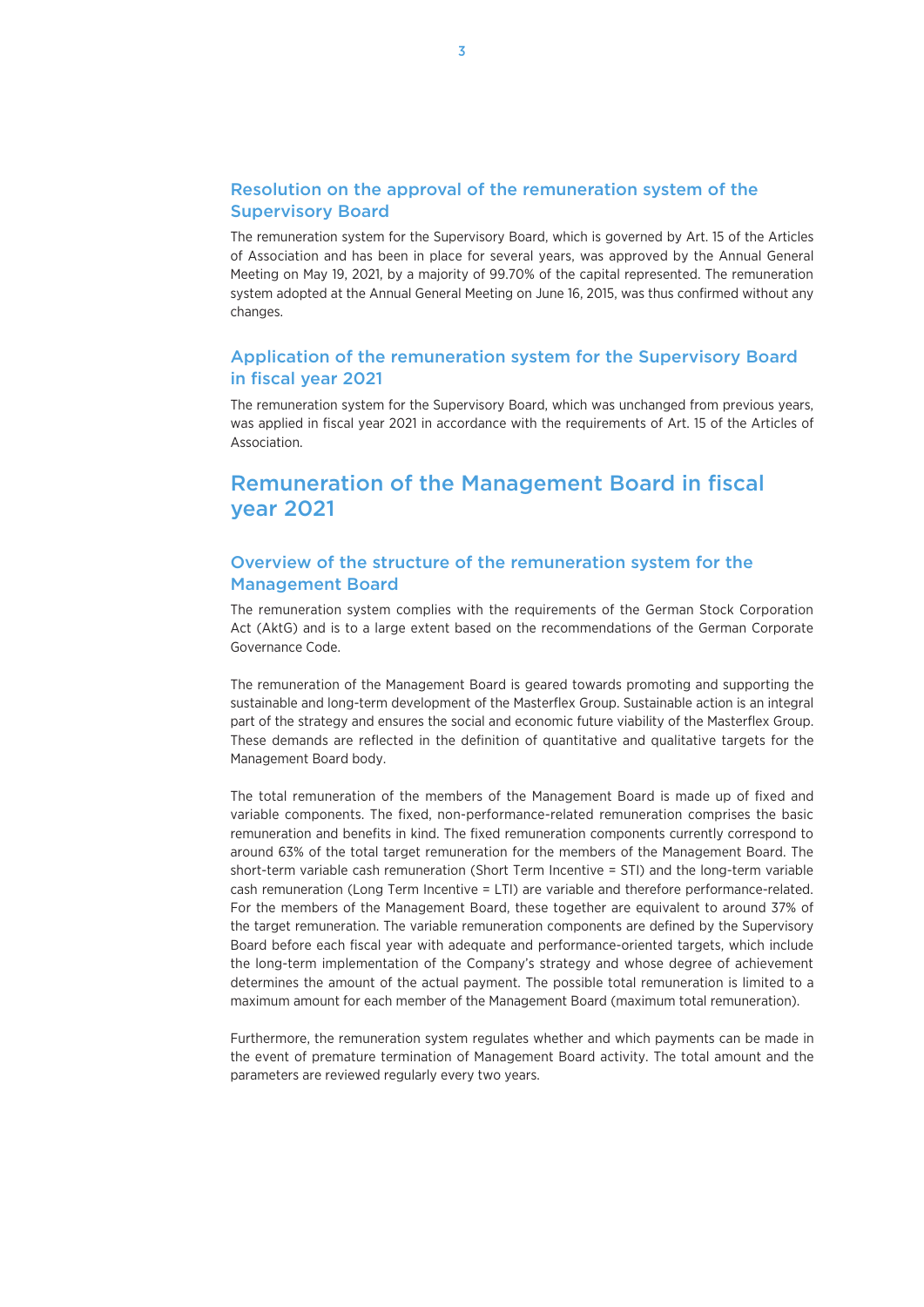The following table provides an overview of the remuneration components and their basic structure. The specific targets for fiscal year 2021 are explained further in the Remuneration Report.

| <b>Remuneration components</b>                                         | <b>Chairman of the Board</b>                                                                                                                                      | <b>Chief Financial Officer</b>       |  |  |
|------------------------------------------------------------------------|-------------------------------------------------------------------------------------------------------------------------------------------------------------------|--------------------------------------|--|--|
| Remuneration not linked to performance                                 |                                                                                                                                                                   |                                      |  |  |
| Fixed remuneration                                                     | EUR 400 thousand                                                                                                                                                  | EUR 280 thousand                     |  |  |
| Fringe benefits                                                        | Company car, occupational disability insurance, accident insurance,<br>social insurance subsidy in the amount of the employer's contribu-<br>tion, D&O insurance  |                                      |  |  |
| Total performance-related remuneration                                 |                                                                                                                                                                   |                                      |  |  |
| Total bonus for 100% target achievement                                | EUR 240 thousand                                                                                                                                                  | EUR 160 thousand                     |  |  |
| Lower/upper limit (0% to max. 100% or 150%) <sup>1)</sup>              | EUR 0 thousand - EUR 300 thou-<br>sand                                                                                                                            | EUR 0 thousand -<br>EUR 200 thousand |  |  |
| consisting of five individual targets:                                 | 1. Market and competition, strategic development<br>2. Corporate and Group planning<br>3. EPS<br>4. Sustainability, CSR and compliance<br>5. Personal performance |                                      |  |  |
| Entitlement and payment structure of performance-related remuneration: |                                                                                                                                                                   |                                      |  |  |
| Targets 1, 4 and 5 predominantly qualitative                           | min. 0% - max. 100% achievable                                                                                                                                    |                                      |  |  |
| Targets 2 and 3 purely quantitative                                    | min. 0% - max. 150% achievable                                                                                                                                    |                                      |  |  |
| of which A. One-year performance-related remuneration                  |                                                                                                                                                                   |                                      |  |  |
| Annual bonus for 100% target achievement                               | EUR 156 thousand                                                                                                                                                  | EUR 104 thousand                     |  |  |
| Lower/upper limit (0% to max. 100% or 150%) <sup>1)</sup>              | EUR 0 thousand - EUR 195 thou-<br>sand                                                                                                                            | EUR 0 thousand -<br>EUR 130 thousand |  |  |
| of which B. Long-term incentive (3 years)                              |                                                                                                                                                                   |                                      |  |  |
| Long-term bonus in the event of 100% target<br>achievement             | EUR 84 thousand                                                                                                                                                   | EUR 56 thousand                      |  |  |
| Lower/upper limit (0% to max. 100% or 150%) <sup>1)</sup>              | EUR 0 thousand - EUR 105 thou-<br>sand                                                                                                                            | EUR 0 thousand -<br>EUR 70 thousand  |  |  |
| Company pension plan                                                   | None                                                                                                                                                              | None                                 |  |  |
| Other remuneration arrangements                                        |                                                                                                                                                                   |                                      |  |  |
| Total cap on remuneration (maximum remuneration)                       | EUR 750 thousand                                                                                                                                                  | EUR 530 thousand                     |  |  |
| Transitional allowance                                                 | One annual fixed salary                                                                                                                                           | One annual fixed salary              |  |  |
| Non-compete clause                                                     | 90% of the last annual salary                                                                                                                                     | 90% of the last annual salary        |  |  |
| Change of control                                                      | max 1.5 annual salaries                                                                                                                                           | max 1.5 annual salaries              |  |  |
| Severance cap                                                          | 2 annual remunerations                                                                                                                                            | 2 annual remunerations               |  |  |
| Clawback rule                                                          | None                                                                                                                                                              | None                                 |  |  |
| Special remuneration <sup>2)</sup>                                     | EUR 50 thousand                                                                                                                                                   | EUR 50 thousand                      |  |  |

 $\beta$  Absolute amount of the upper limit depending on the weighting of the quantitative to the qualitative targets

(here 50% qualitative and 50% quantitative targets).

2) Relevant only in particularly justifiable exceptional cases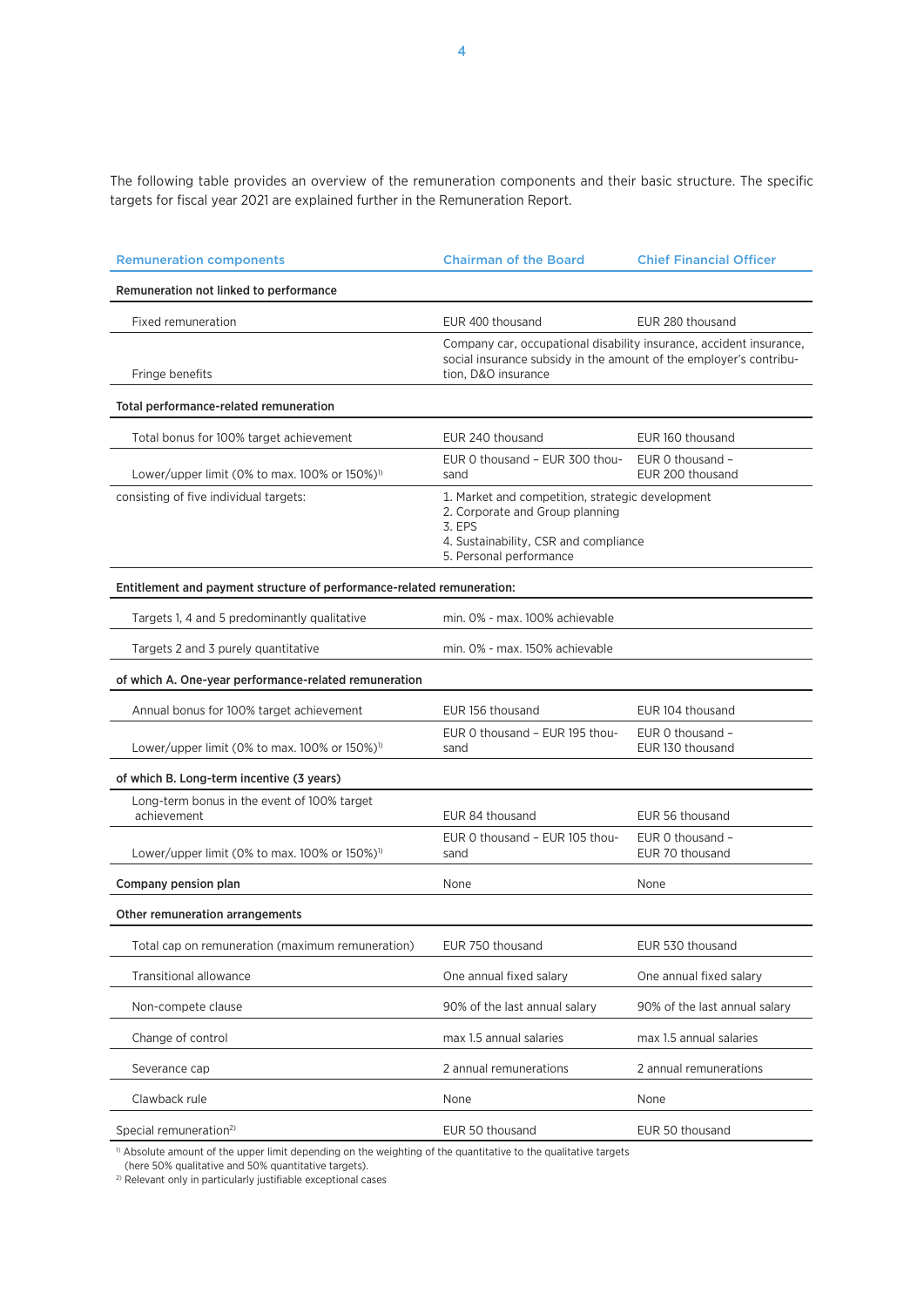### Non-performance-related remuneration components

#### Fixed remuneration

The fixed remuneration of the members of the Management Board is paid monthly in equal installments. The current annual fixed remuneration for the Chairman of the Management Board is EUR 400,000 and for the Chief Financial Officer EUR 280,000.

#### Fringe benefits

For the duration of the service contract, the Company grants the members of the Management Board an allowance for health, pension and long-term care insurance in the amount of the employer's contribution, as it would be in the case of a statutory social security obligation within the respective statutory maximum contribution assessment limit of the member of the Management Board, however, at most in the amount of half of the amount, which the member of the Management Board spends for his health, pension and long-term care insurance.

The Company provides members of the Management Board with an appropriate Company vehicle for business purposes. The Company car may also be used by the Management Board member for private purposes. The taxes incurred for this non-cash benefit are borne by the Management Board member himself.

The Company has taken out appropriate accident insurance for the Management Board members and also reimburses the premiums for occupational disability insurance for the benefit of the respective Management Board member with a monthly benefit covering a maximum of 80% of the last contractually agreed net remuneration from fixed remuneration.

The Company has taken out D&O insurance for the Management Board with an appropriate deductible of at least 10% of any loss for which the Management Board member is responsible, up to an absolute maximum of 1.5 times the respective amount of agreed fixed remuneration.

#### Retirement benefits and pension commitments

The Management Board of Masterflex SE does not receive any pension commitments or other retirement benefit commitments. The Management Board of Masterflex SE handles its own pension arrangements entirely itself.

### Performance-related remuneration components

### Structure of performance-related remuneration

The amount of the performance-related remuneration is based on the degree to which the quantitative and qualitative assessment parameters defined for the sustainable development of the Company on the basis of the planning are achieved, with a short-term (12 months - past fiscal year) and a multi-year observation period (36 months).

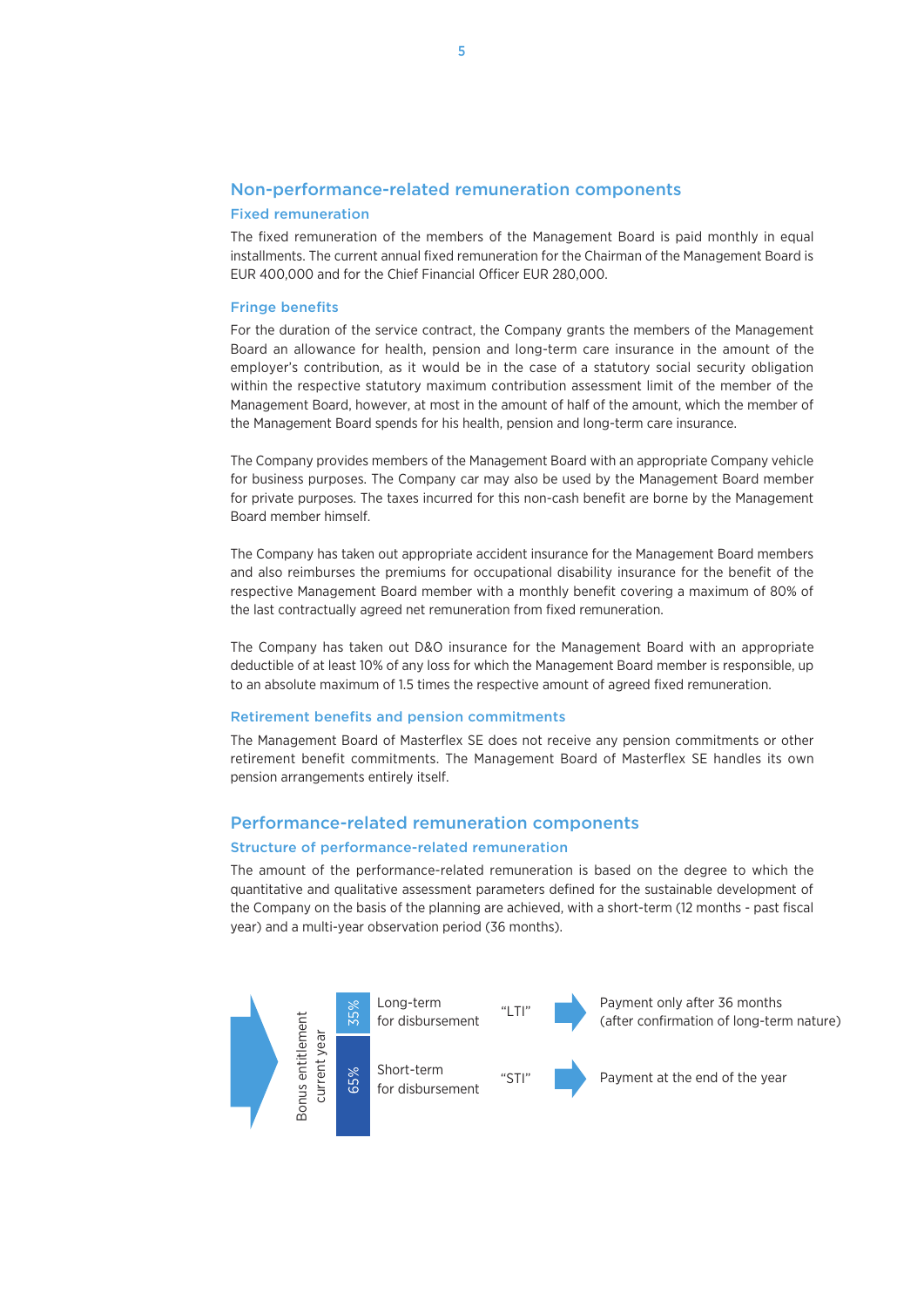The quantitative and qualitative parameters for determining the achievement of the performancerelated remuneration components and the respective amount of remuneration are defined by the Supervisory Board for the respective fiscal year on the basis of the short-, medium- and longterm planning of the Management Board and adjusted appropriately if necessary in the event of relevant deviations or changes in general conditions. The performance-related remuneration thus contributes to the long-term development of the Company by concretizing the operational implementation of the Company's strategy on the basis of the defined performance targets and rewarding this if the targets are met. The assessment of success is based on financial, strategic and sustainable performance criteria.

Special items that reduce earnings, which are known to and approved by the Supervisory Board, are not taken into account in the quantitative target parameters when determining the achievement of targets within the framework of the defined assessment parameters. These include unscheduled investment measures or financing costs for acquisitions. Similarly, special factors that increase earnings, such as extraordinary income from the disposal of shareholdings, are not taken into account.

If a member of the Management Board is ill or otherwise prevented from working for a period of more than six months through no fault of his own, the bonus is paid only for the first six months from the start of the illness, on a pro rata basis of 1/12 per month. After resumption of activity, the bonus entitlement for the current fiscal year is pro rata temporis according to the remaining full months of service.

The Supervisory Board has the option of granting a special bonus of up to EUR 50,000 in the case of special performance by a member of the Management Board that has not been the subject of prior planning; this requires a separate resolution and justification by the Supervisory Board.

#### Short-Term Incentive

65% of the maximum annual remuneration attributable to performance-related components is paid out as a short-term incentive after the end of the fiscal year. A target bonus of EUR 156,000 has been set by the Supervisory Board for the Chairman of the Management Board. A target bonus of EUR 104,000 has been agreed for the Chief Financial Officer. The maximum compensation for the Short-Term Incentive (STI) is capped at 100% for the qualitative targets and at 150% for the quantitative targets. In the current weighting, this means a cap across all parameters at 125%. This corresponds to EUR 195 thousand for the Chairman of the Management Board and EUR 130 thousand for the Chief Financial Officer.

#### Long-Term Incentive

35% of the maximum total performance-related remuneration is saved over the long term. The saved remuneration components (LTI) are not paid out until the third year after the entitlement to remuneration arises, together with the Short-Term Incentive (STI) then accruing and payable in that year.

If the parameters of the assessment criteria on which the bonus (LTI) is based deviate significantly from the original assessment parameters at the grant date in individual years in the two subsequent years after the bonus is determined, which the Supervisory Board reviews and determines at its due discretion at the time of determining the bonus entitlement for the respective fiscal years following the grant of the LTI, the bonus accrued up to that point is reduced in relation to any negative deviation identified in a subsequent fiscal year, while in the case of overachievement this can rise to a maximum of 150% target achievement for the quantitative targets (year-by-year assessment of the degree of achievement). When assessing target achievement, extraordinary, short-term developments are taken into account neither increasing nor decreasing.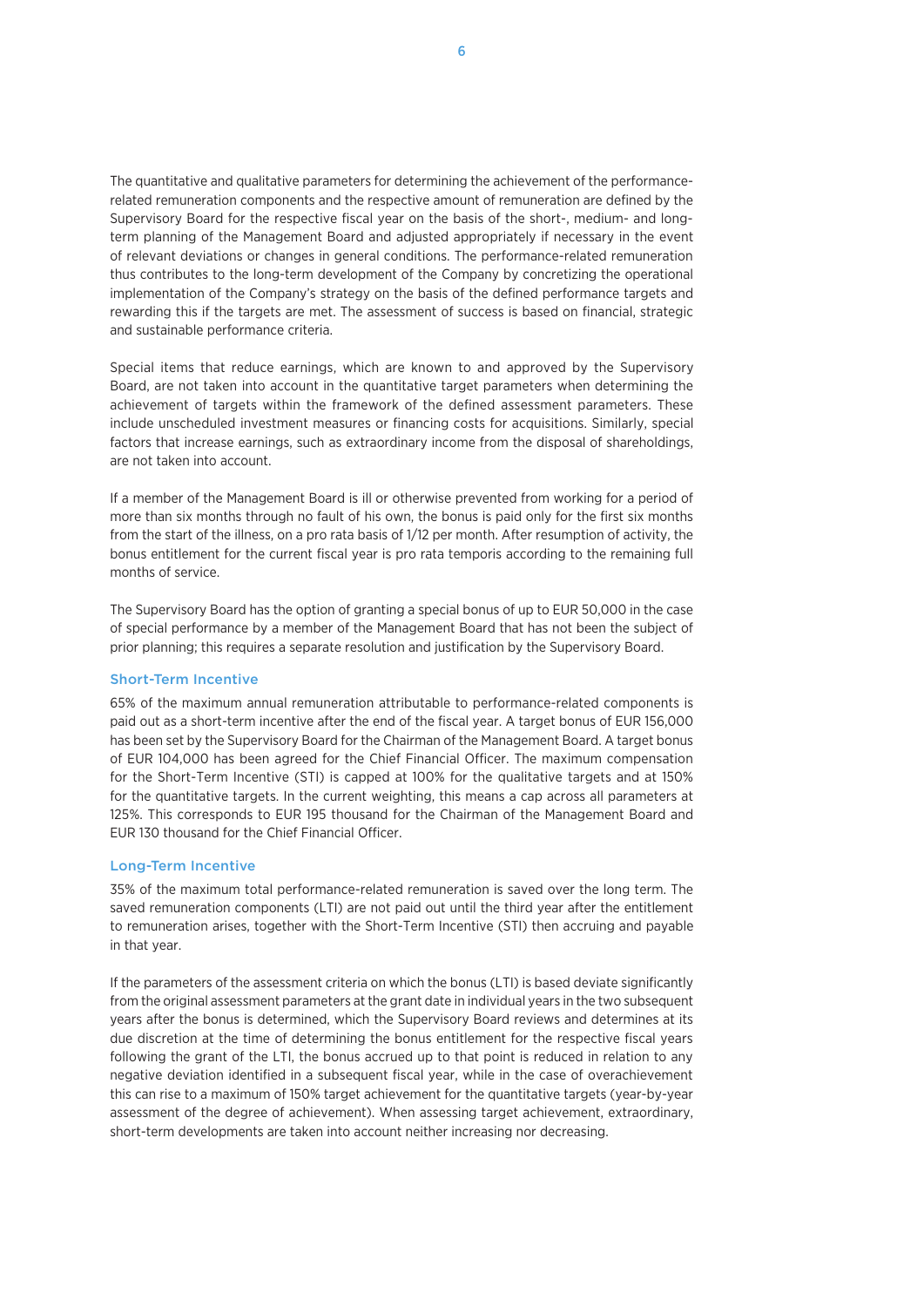A long-term target bonus of EUR 84,000 was set by the Supervisory Board for the Chairman of the Management Board. A target bonus of EUR 56,000 has been agreed for the Chief Financial Officer. The maximum remuneration for the Long-Term Incentive (LTI) is capped at 100% for the qualitative targets and at 150% for the quantitative targets. In the current weighting, this means a cap across all parameters at 125%. This corresponds to EUR 105 thousand for the Chairman of the Management Board and EUR 70 thousand for the Chief Financial Officer.

#### Assessment parameters for the granting of bonuses

The bonus for the respective past fiscal year is determined by the Supervisory Board on the basis of both qualitative assessment parameters, such as market and competitive developments, strategic milestones defined and implemented by the Management Board, the achievement of sustainability targets and the personal performance of the Management Board, and quantitative assessment parameters, such as the fulfillment of Company and Group planning, the development of the financing and equity structure of the Company and the Group, and earnings per share (EPS). Subsequent amendment of the performance criteria and the target values for the performance criteria is ruled out.

The Supervisory Board set the following quantitative and qualitative targets for the Management Board for fiscal year 2021:

#### Strategic further development

The goals for the strategic further development of the Masterflex Group are aligned with the four strategic pillars - Internationalization, Innovation, Operational Excellence and Digital Transformation.

In defining its goals for fiscal year 2021, the Supervisory Board focused on the international expansion of the Company by exploring the acquisition market. In order to consolidate the results from the B2DD Program, a further focus was consequently placed on the aspect of "Operational Excellence." The goals of "Operational Excellence" in fiscal year 2021 included improving the gearing ratio, generating measures and following up on B2DD, and further developing the annual report and the annual financial statement process.

In line with the long-term and sustainable orientation of the Company's success, the "Strategic development" of the Company is weighted with a factor of 30% in the overall target achievement.

#### Company and Group planning

The targets for Company and Group planning are linked to the achievement of the forecast published in the 2020 Annual Report. Achievement of the sales forecast is weighted at 10% in the overall target achievement. The EBIT forecast is included in the overall target achievement at a weighting of 30%.

| <b>Targets for 2021</b> | Floor / "0%" target<br>achievement | achievement | 100% target Cap / 150% target<br>achievement | <b>Actual fiscal</b><br><b>year 2021</b> |
|-------------------------|------------------------------------|-------------|----------------------------------------------|------------------------------------------|
| Sales in EUR million    | 71.9                               | 75.0        | 76.4                                         | 79.1                                     |
| EBIT in %               | 4.4                                | 6.0         | 7.5                                          |                                          |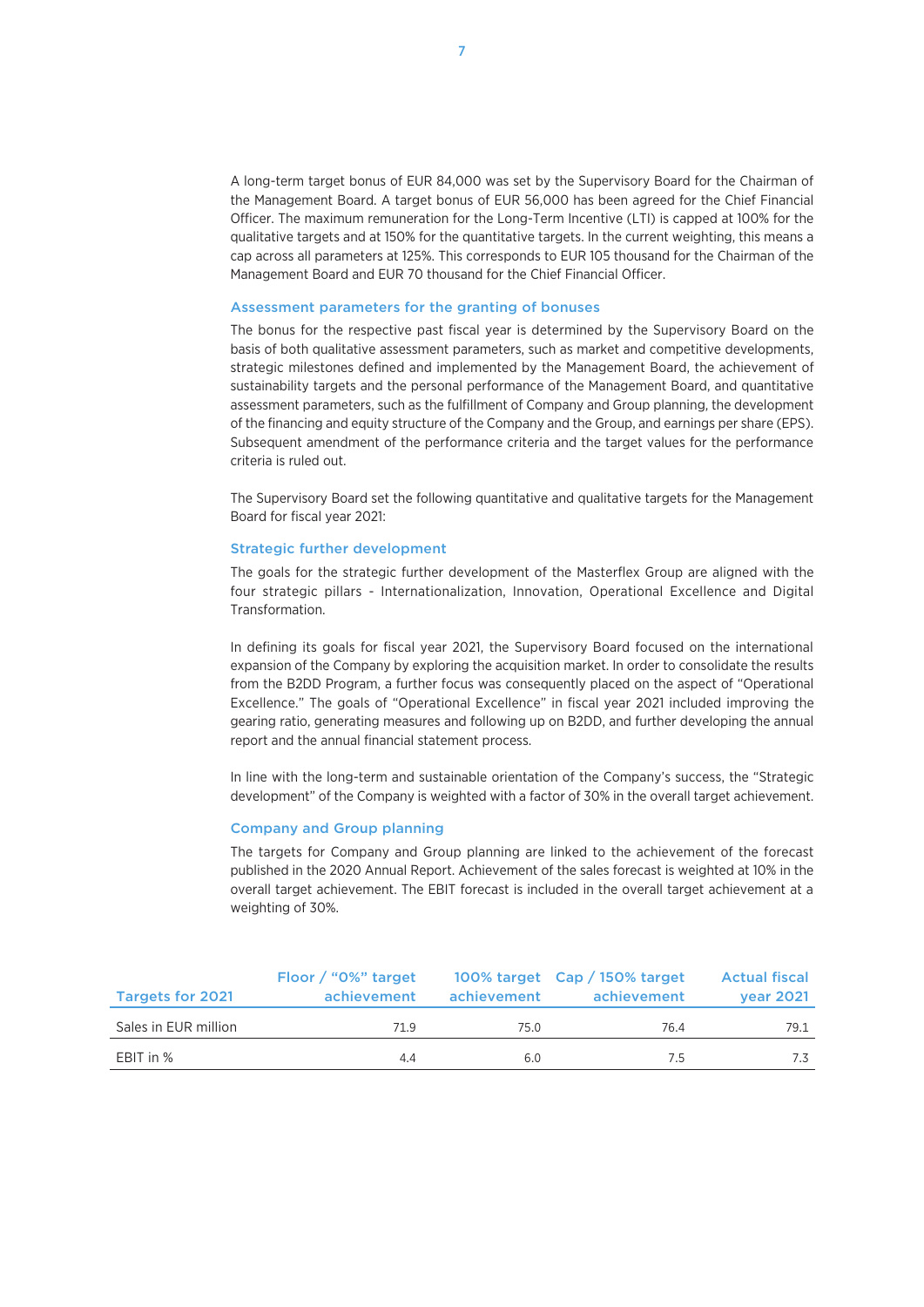#### Earnings per Share

The Supervisory Board set the quantitative target of increasing shareholder value, which is reported as earnings per share and factored into the overall target achievement by a factor of 10%.

| <b>Targets for 2021</b>   | Floor / "0%" target | 100% target | Cap / 150% target | <b>Actual fiscal year</b> |
|---------------------------|---------------------|-------------|-------------------|---------------------------|
|                           | achievement         | achievement | achievement       | 2021                      |
| Earnings per share in EUR | 0.08                | 0.20        | 0.30              | 0.34                      |

#### Corporate Social Responsibility

Corporate Social Responsibility is an important factor which, in addition to regulatory aspects, also affects the culture within the Company and even its competitiveness in international business transactions. The design of a holistic Corporate Social Responsibility concept is included in the overall target achievement with a weighting of 10%. In fiscal year 2021, the focus was on the legally required adjustments to the current compliance management system, the expansion of the sustainability strategy, and the regulatory requirements in line with the EU taxonomy.

#### Personal performance of the members of the Management Board

Depending on the current business challenges, further individual targets are agreed for each member of the Management Board in addition to their personal commitment. For fiscal year 2021, the personal targets were linked to managing the corona pandemic, securing supply capability despite raw material shortages, and operational implementation of regulatory requirements. The personal targets of the members of the Management Board are weighted at 10% of the overall target achievement.

### Other agreements relevant to remuneration

#### Contractual terms and commitments in connection with the termination of Management Board activities

The Supervisory Board complies with the provisions of Section 84 of the German Stock Corporation Act (AktG) and the recommendations of the German Corporate Governance Code in appointing members of the Management Board and in determining the duration of their contracts.

In the case of an initial appointment to the Management Board, the term of appointment and the duration of the Management Board service contract are generally three years. In the case of reappointments or an extension of the term of office, the maximum duration of the Management Board service contract is six years, as Masterflex is an SE. In the event of termination of the contract before the end of the appointment period at the instigation of the Company, except in the case of termination for good cause, the commitments under the Management Board service contracts are fulfilled until the date of departure.

In this case, the variable remuneration components are paid out at the originally agreed times and conditions on the basis of an average degree of target achievement from the last three years before the departure of the Management Board member; the variable remuneration components are not paid out prematurely.

In accordance with the recommendations of the German Corporate Governance Code, the service contracts of the members of the Board of Management contain the provision that payments in the event of premature termination of service on the Management Board may not exceed the value of two years' remuneration (severance payment cap) and that no more than the remaining term of the respective contract of service on the Management Board will be remunerated.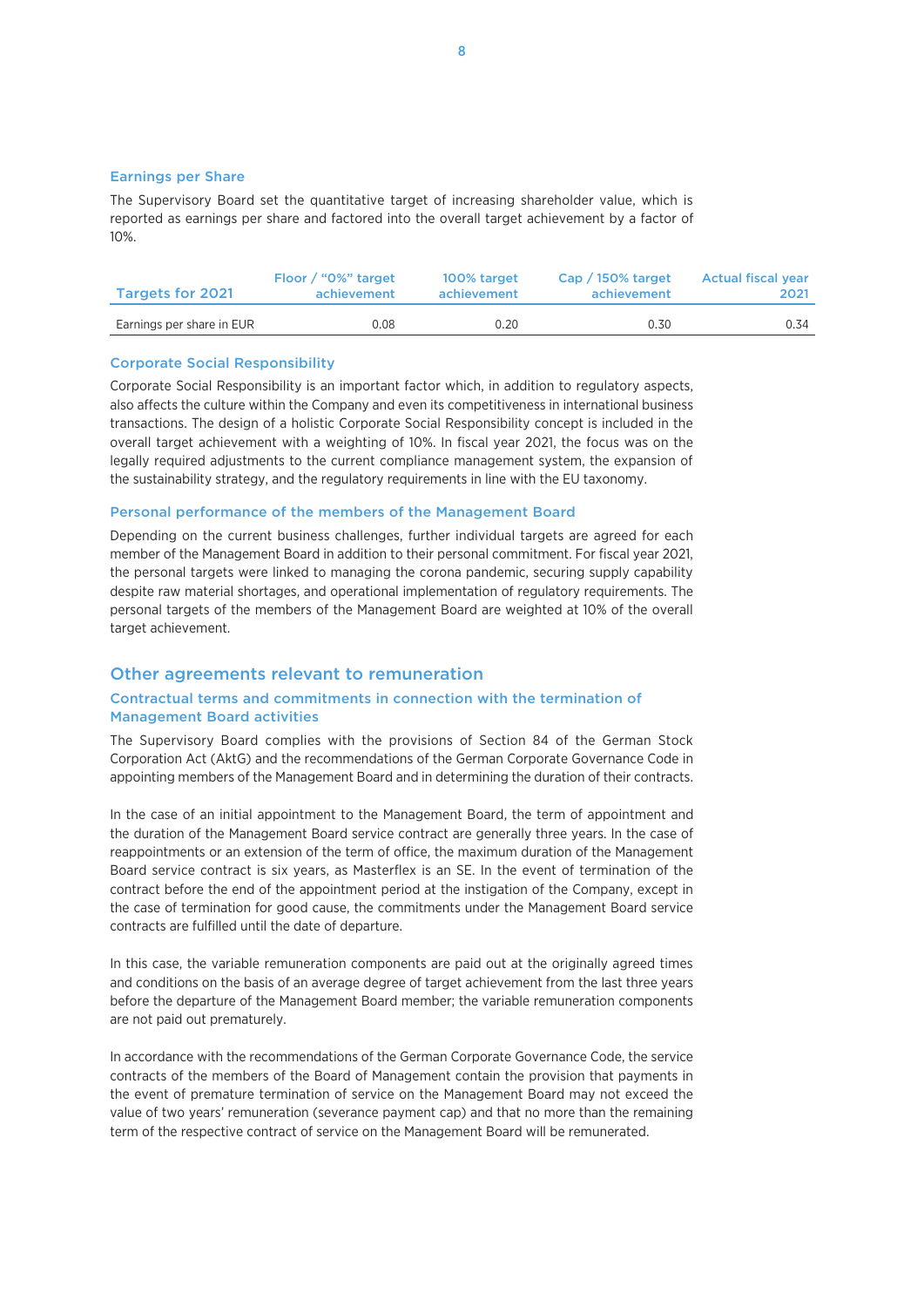#### Change of control

To ensure their independence, the members of the Management Board are also entitled to a severance payment in the event of a change of control within the meaning of the German Securities Acquisition and Takeover Act (Wertpapiererwerbs- und Übernahmegesetz – WpÜG), subject to strict conditions.

In the event of a change of control after conclusion of this agreement, the Management Board member has a one-time special termination right to terminate the service agreement by giving six months' notice to the end of the month and to resign from office on the termination date. Upon exercising the special right of termination, he is entitled to payment of severance compensation. The special right of termination may only be exercised within three months of the Management Board member becoming aware of the change of control.

A change of control shall be deemed to have occurred if a third party or several third parties acting in concert within the meaning of the WpÜG acquire more than 30% of the shares in the SE or if the position of the Management Board member as a member of the Management Board is affected more than insignificantly and this is connected with a change in the group of shareholders of at least 25% of the voting shares.

The severance payment is limited to a total of two annual salaries, but not more than the total remuneration entitlement for the remaining term of the contract still existing at the time of departure. The severance payment is payable upon termination of the employment relationship.

There shall be no entitlement to a severance payment pursuant to the above paragraph if the contractual relationship would have ended automatically within the next six months, even irrespective of the occurrence of the change of control, due to the expiry of a fixed term or the reaching of the age limit, for example, or a justified termination notice already served by the Company.

#### Compensation payment / transitional allowance at the end of the contract

If the contract with the Management Board member is not extended or is terminated again immediately after an extension through no fault of his own, the Management Board member shall be entitled to a one-time transitional allowance in the amount of the fixed remuneration for a period of 12 months, payable upon termination of the contract, with any other remuneration then earned being offset against this allowance after the expiry of six months.

#### Compensation for non-competition

As the Management Board member is prohibited from working for companies that operate in the Hoses and Connecting Systems area of business or that compete directly with the Company for a period of 12 months after termination of the service agreement, compensation for noncompetition has been agreed.

For the duration of the post-contractual non-competition clause, the Company will pay the Management Board member compensation amounting to 90% of his last annual fixed salary. No other income will be offset.

The Company is, however, entitled to waive the non-competition clause by written declaration prior to termination of the employment relationship with the effect that it is released from the obligation to pay the compensation upon expiry of twelve months from the declaration. The declaration of waiver must be made no later than nine months before the expiry of the agreement.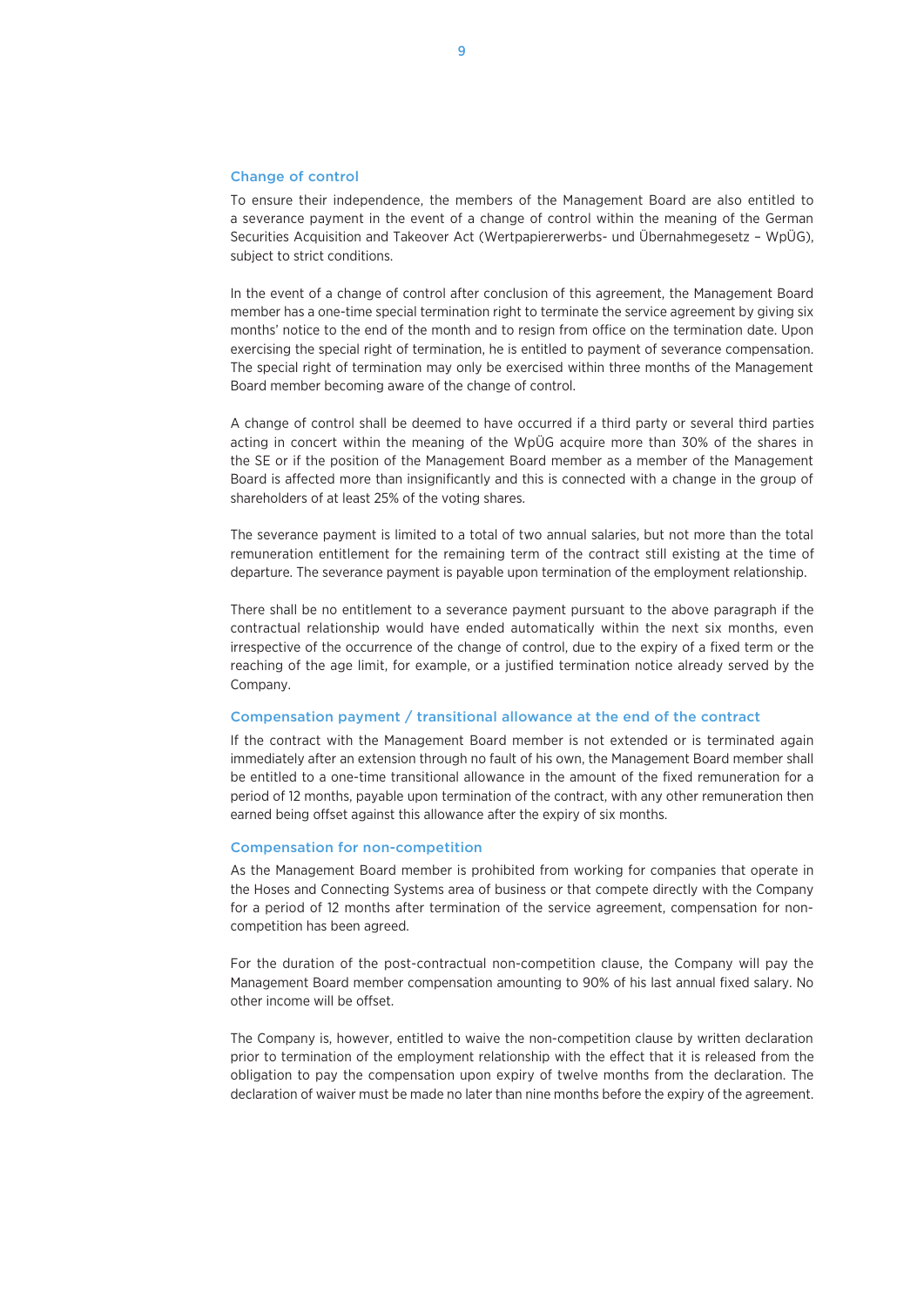If the Management Board member breaches the non-competition agreement, the Company may demand a contractual penalty for each instance of breach. This does not affect the right to claim further damages. For the duration of the infringement, the entitlement to payment of the compensation for non-competition shall also lapse. The non-competition clause applies geographically to the member states of the European Union.

#### Other activities of the members of the Management Board

The remuneration for the Management Board also generally covers any activities of a member of the Management Board at affiliated companies and subsidiaries. "Affiliated companies" are all companies affiliated pursuant to Section 15 of the German Stock Corporation Act (AktG) and such companies in which Masterflex SE holds an interest of at least 25%. Insofar as members of the Management Board receive remuneration from these companies for the performance of mandates in these companies, this is offset against the remuneration.

The Supervisory Board of Masterflex SE expressly welcomes it if the members of the Management Board also assume supervisory mandates to an appropriate extent, e.g. in the form of supervisory or advisory board mandates, at companies outside the Masterflex Group. These external mandates regularly contribute to the further development of the Management Board and to the creative exchange of ideas on challenging operational and strategic issues with managers from other companies, which typically cannot be obtained on an equal footing, or at least hardly at all, in conventional further training courses and other corporate networks.

It goes without saying that such external mandates must comply with the German Stock Corporation Act, Masterflex's internal guidelines and the GCGC. In particular, none of the members of the Management Board may assume a chairmanship mandate in companies outside the Group. Conflicts of interest are to be excluded. The members of the Management Board of Masterflex SE are obliged to comply with these rules when selecting mandates and to inform the Supervisory Board of this before accepting a mandate and to obtain its approval.

The remuneration paid for assuming Supervisory Board mandates outside the Group is not offset against the remuneration of the Management Board member at Masterflex SE.

#### Special remuneration

In exceptional cases, which it must both determine and justify, the Supervisory Board may grant members of the Management Board a special bonus in accordance with recommendation G.11 of the German Corporate Governance Code. The special bonus is limited. It also falls under the maximum remuneration pursuant to Section 87a (1) Sentence 2 No. 1 of the German Stock Corporation Act (AktG) as an absolute upper limit on total remuneration. No such special bonus was granted in recent years or in fiscal year 2021.

#### **Other**

The Supervisory Board may deviate from the remuneration system temporarily and in justified exceptional cases if this is necessary in the interest of the long-term well-being of Masterflex SE. A deviation from the remuneration system in the aforementioned circumstances is only possible by means of a corresponding Supervisory Board resolution that establishes the exceptional circumstances and the necessity of a deviation. The components of the remuneration system from which deviation is possible are the performance criteria of the bonus and the temporary assumption of expenses for extraordinary performance and fringe benefits. In addition, the Supervisory Board has the right to grant special payments to newly appointed members of the Management Board to compensate for salary losses from a previous employment relationship or to cover costs arising from a change of location. There was no such deviation in the fiscal year.

Any entitlement to severance pay lapses if the Company effectively terminates the employment relationship extraordinarily for good cause.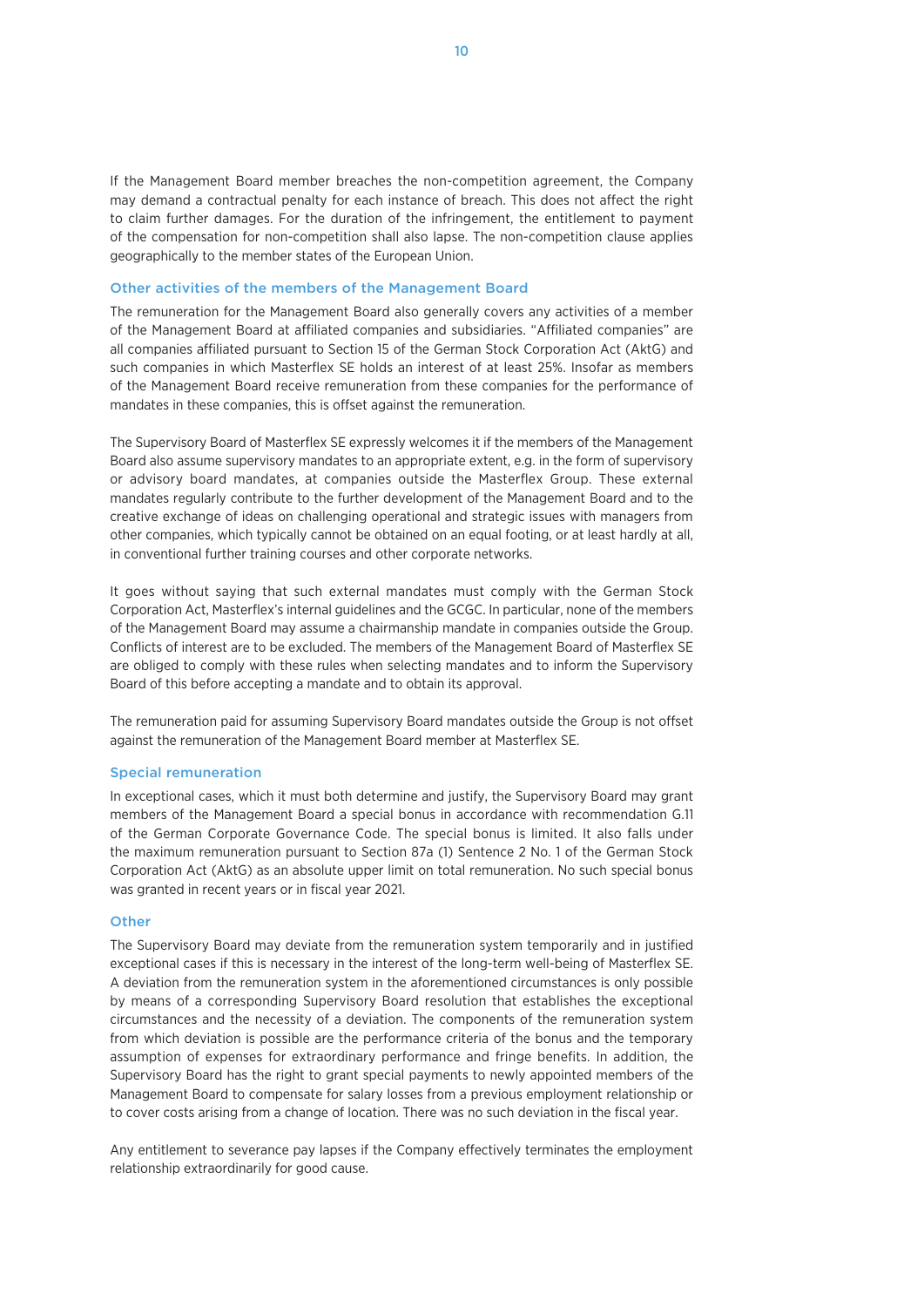# Individualized disclosure of Management Board remuneration

### Management Board remuneration granted in fiscal year 2021

The following table shows the remuneration components paid to the members of the Management Board of Masterflex in fiscal year 2021, which, in addition to the promised fixed remuneration and fringe benefits, consist of variable remuneration components from the Management Board remuneration system valid until May 19, 2021. The variable remuneration components (STI and LTI) for fiscal years 2018 and 2020 were paid in March 2021.

|                                                       | <b>Dr. Andreas Bastin</b><br><b>CEO</b> |              |             | <b>Mark Becks</b><br><b>CFO</b> |         |             |         |         |
|-------------------------------------------------------|-----------------------------------------|--------------|-------------|---------------------------------|---------|-------------|---------|---------|
|                                                       | 2021                                    | 2021         | 2021        | 2021                            | 2021    | 2021        | 2021    | 2021    |
|                                                       | granted                                 | granted in % | Minimum     | Maximum                         | granted | grantedin % | Minimum | Maximum |
| Fixed remuneration                                    | 400                                     |              | 400         | 400                             | 280     |             | 280     | 280     |
| Fringe benefits                                       | 46                                      |              | 46          | 46                              | 41      |             | 41      | 41      |
| Total fixed remuneration<br>granted                   | 446                                     | 76%          | 446         | 446                             | 321     | 78%         | 321     | 321     |
| One-year variable remu-<br>neration (STI) from 2020   | 95                                      |              | $\mathbf 0$ | 158                             | 63      |             | 0       | 106     |
| Multi-year variable remu-<br>neration (LTI) from 2018 | 45                                      |              | $\mathbf 0$ | 82                              | 30      |             | 0       | 54      |
| Total variable remuneration<br>granted                | 140                                     | 24%          | $\mathbf 0$ | 240                             | 93      | 22%         | 0       | 160     |
| <b>Total remuneration granted</b>                     | 586                                     | 100%         | 446         | 686                             | 414     | 100%        | 321     | 481     |

### Main features of the remuneration system valid through May 19, 2021, and the resulting payouts in fiscal year 2021

In line with the previous remuneration system, the remuneration of the members of the Management Board also consisted of non-performance-related and performance-related components. The non-performance-related components consisted of a fixed salary and fringe benefits. The performance-related variable components comprise an immediately effective (66%) and a long-term incentive component (34%).

The bonus was determined by the Supervisory Board both on the basis of qualitative assessment parameters, such as the market and competitive performance of the Masterflex Group and the personal performance of the Management Board, and on the basis of quantitative assessment parameters, such as the fulfillment of Company and Group planning as well as the development of the share price in relation to comparative indices.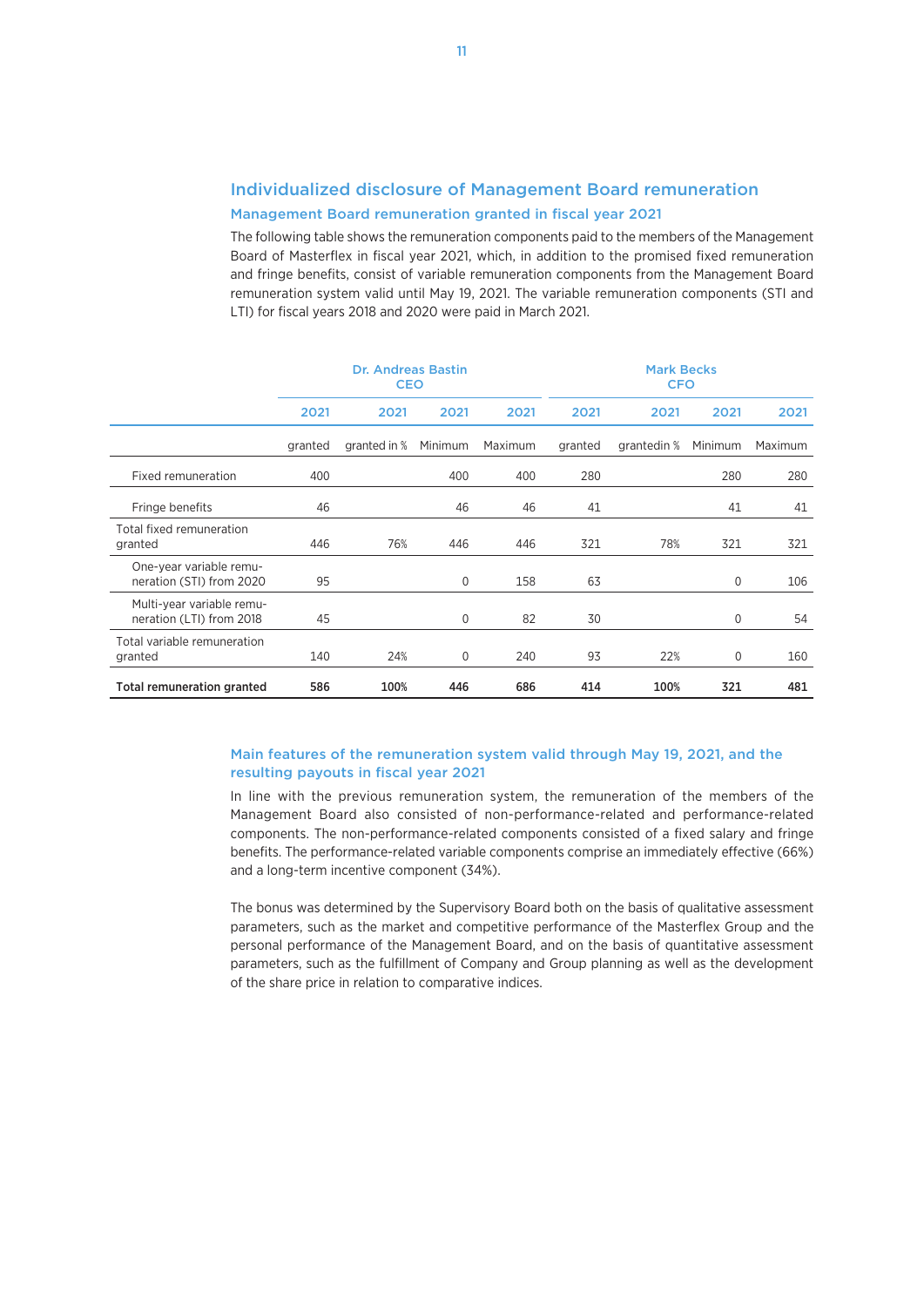The previous remuneration system provided for a short-term portion (STI) of around two-thirds of the bonus to be paid out after adoption of the Annual Financial Statements. The remaining portion of around one third of the total variable remuneration (LTI), remains with the Company for a further two years and is only paid out if the performance parameters have been sustainably guaranteed over the entire three-year horizon. If, on the other hand, these parameters are not met over this period, this portion is forfeited in full or in part accordingly. A payment from the long-term remuneration component for fiscal year 2020 as defined by the former remuneration system will be made in fiscal year 2023.

Target achievement, the weighting of the respective targets, and the breakdown of the variable remuneration components into short-term and long-term bonus components for fiscal year 2020 are disclosed in the following table:

| <b>Dr. Andreas Bastin</b>             | <b>Weighting</b> | <b>Target</b><br>achievement<br>(in %) | <b>Basis for</b><br>bonus<br>$(in \in)$ | <b>Target</b><br>achievement | thereof<br><b>STI</b> | thereof<br>LTI |
|---------------------------------------|------------------|----------------------------------------|-----------------------------------------|------------------------------|-----------------------|----------------|
| Market and competitive<br>development | 30%              | 100%                                   | 240,000                                 | 72,000                       | 47.520                | 24,480         |
| Company planning                      | 40%              | 0%                                     | 240,000                                 | 0                            | 0                     | $\Omega$       |
| Capital market                        | 10%              | 100%                                   | 240,000                                 | 24,000                       | 15.840                | 8,160          |
| Personal performance                  | 20%              | 100%                                   | 240,000                                 | 48,000                       | 31.680                | 16,320         |
| <b>Total</b>                          | 100%             |                                        |                                         |                              | 95.040                | 48.960         |

| <b>Mark Becks</b>                     | Gewichtung | <b>Zielerreichung</b><br>(in %) | <b>Tantiemebasis</b><br>$(in \in \mathcal{E})$ | <b>Zielerreichung</b> | davon<br><b>STI</b> | davon<br>LTI |
|---------------------------------------|------------|---------------------------------|------------------------------------------------|-----------------------|---------------------|--------------|
| Market and competitive<br>development | 30%        | 100%                            | 160,000                                        | 48,000                | 31.680              | 16,320       |
| Company planning                      | 40%        | 0%                              | 160,000                                        | 0                     | 0                   | 0            |
| Capital market                        | 10%        | 100%                            | 160,000                                        | 16,000                | 10.560              | 5,440        |
| Personal performance                  | 20%        | 100%                            | 160,000                                        | 32,000                | 21,120              | 10,880       |
| <b>Total</b>                          | 100%       |                                 |                                                |                       | 63.360              | 32.640       |

In fiscal year 2021, the long-term remuneration component from the bonus agreement for fiscal year 2018 was also paid out. The portion of the long-term variable remuneration was already allocated in fiscal year 2018. Payment was only made after a holding period of an additional two years, provided that the performance parameters were sustainably ensured over the entire threeyear horizon.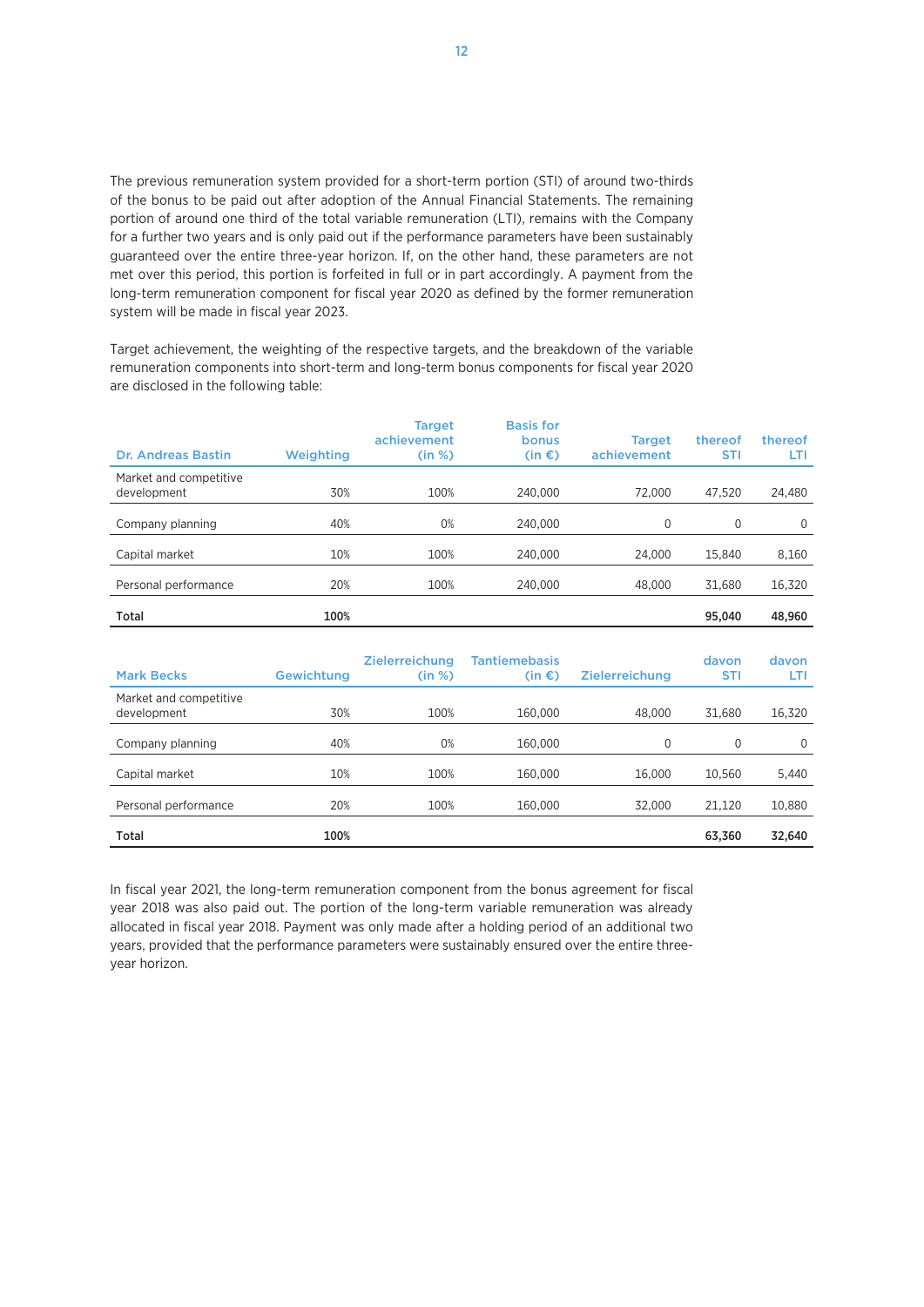The following table discloses the target achievement of the long-term variable remuneration components for fiscal year 2018:

| <b>Dr. Andreas Bastin</b>          | <b>Weighting</b> | <b>Target</b><br>achievement<br>(in %) | <b>Basis for bonus</b><br>(in EUR) | <b>Target</b><br>achievement |
|------------------------------------|------------------|----------------------------------------|------------------------------------|------------------------------|
| Market and competitive development | 30%              | 100%                                   | 81.600                             | 24,480                       |
| Company planning                   | 40%              | 0%                                     | 81.600                             | $\Omega$                     |
| Capital market                     | 10%              | 50%                                    | 81,600                             | 4,080                        |
| Personal performance               | 20%              | 100%                                   | 81,600                             | 16,320                       |
| Total paid out                     | 100%             |                                        |                                    | 44,880                       |

| <b>Mark Becks</b>                  | Weighting | <b>Target</b><br>achievement<br>(in %) | <b>Basis for bonus</b><br>(in EUR) | <b>Target</b><br>achievement |
|------------------------------------|-----------|----------------------------------------|------------------------------------|------------------------------|
| Market and competitive development | 30%       | 100%                                   | 54.400                             | 16,320                       |
| Company planning                   | 40%       | 0%                                     | 54,400                             | $\Omega$                     |
| Capital market                     | 10%       | 50%                                    | 54,400                             | 2,720                        |
| Personal performance               | 20%       | 100%                                   | 54,400                             | 10,880                       |
| Total paid out                     | 100%      |                                        |                                    | 29,920                       |

#### Compliance with the maximum remuneration

In addition to limiting the variable remuneration components, the Supervisory Board has, in accordance with Section 87a (1) sentence 2 no. 1 of the German Stock Corporation Act (AktG), set a maximum remuneration which limits the remuneration to be received in any one fiscal year. This maximum remuneration includes the basic remuneration, fringe benefits, retirement benefits and payouts from the STI and LTI, as well as any special bonus.

The STI and LTI payouts are capped at 150% for quantitative targets, while target achievement for qualitative targets may not exceed 100%. This mechanism automatically means that the permissible total remuneration (maximum remuneration) can only be exceeded in the exceptional case of a special bonus, as this was calculated on the basis of a consistent target achievement of 150% for the quantitative targets.

The maximum remuneration for the members of the Management Board is as follows:

| Members of the<br><b>Management Board</b> | in fiscal year 2021 | <b>ACTUAL remuneration</b> Maximum remuneration pursuant to Section<br>87a (1) sentence 2 no. 1 AktG |
|-------------------------------------------|---------------------|------------------------------------------------------------------------------------------------------|
| Dr. Andreas Bastin                        | EUR 586 thousand    | EUR 750 thousand                                                                                     |
| Mark Becks                                | EUR 414 thousand    | EUR 530 thousand                                                                                     |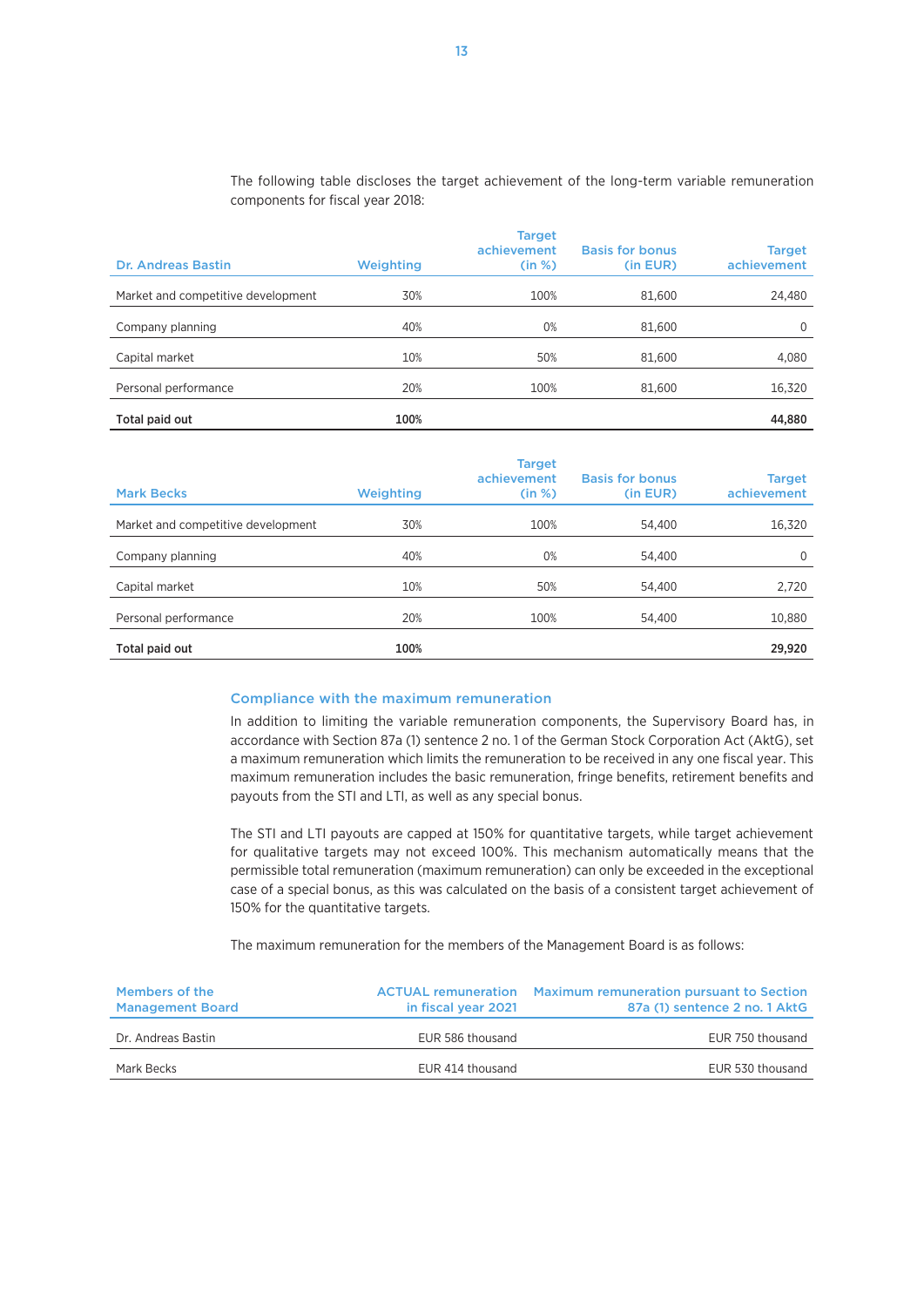### Remuneration components due in fiscal year 2021

On the basis of the remuneration system approved on May 19, 2021, and the variable remuneration components agreed therein, the target achievement for fiscal year 2021 for the members of the Management Board of Masterflex was determined as follows:

|                                       | Weighting | <b>Target</b><br>achievement | <b>Ceiling</b> | <b>Basis for</b> | <b>Target</b><br>achievement |
|---------------------------------------|-----------|------------------------------|----------------|------------------|------------------------------|
| <b>Dr. Andreas Bastin</b>             | (in %)    | (in %)                       | (in %)         | <b>bonus</b>     | in 2021                      |
| Market and competition                | 30%       | 100%                         | 100%           | 240,000          | 72,000                       |
| Company planning                      |           |                              |                |                  |                              |
| Sales target                          | 10%       | 246%                         | 150%           | 240,000          | 36,000                       |
| <b>EBIT target</b>                    | 30%       | 143%                         | 143%           | 240,000          | 102,960                      |
| Share/EPS                             | 10%       | 170%                         | 150%           | 240,000          | 36,000                       |
| Sustainability/CSR/Compliance         | 10%       | 100%                         | 100%           | 240,000          | 24,000                       |
| Personal performance                  | 10%       | 100%                         | 100%           | 240,000          | 24,000                       |
|                                       | 100%      |                              |                |                  | 294,960                      |
| of which to be paid in the short term |           |                              |                | 65%              | 191,724                      |
| of which to be deferred               |           |                              |                | 35%              | 103,236                      |

| <b>Mark Becks</b>                     | Weighting<br>(in %) | <b>Target</b><br>achievement<br>(in %) | <b>Ceiling</b><br>(in %) | <b>Basis for</b><br><b>bonus</b> | <b>Target</b><br>achievement<br>in 2021 |
|---------------------------------------|---------------------|----------------------------------------|--------------------------|----------------------------------|-----------------------------------------|
| Market and competition                | 30%                 | 100%                                   | 100%                     | 160,000                          | 48,000                                  |
| Company planning                      |                     |                                        |                          |                                  |                                         |
| Sales target                          | 10%                 | 246%                                   | 150%                     | 160,000                          | 24,000                                  |
| <b>EBIT target</b>                    | 30%                 | 143%                                   | 143%                     | 160,000                          | 68,640                                  |
| Share/EPS                             | 10%                 | 170%                                   | 150%                     | 160,000                          | 24,000                                  |
| Sustainability/CSR/Compliance         | 10%                 | 100%                                   | 100%                     | 160,000                          | 16,000                                  |
| Personal performance                  | 10%                 | 100%                                   | 100%                     | 160,000                          | 16,000                                  |
|                                       | 100%                |                                        |                          |                                  | 196,640                                 |
| of which to be paid in the short term |                     |                                        |                          | 65%                              | 127,816                                 |
| of which to be deferred               |                     |                                        |                          | 35%                              | 68,824                                  |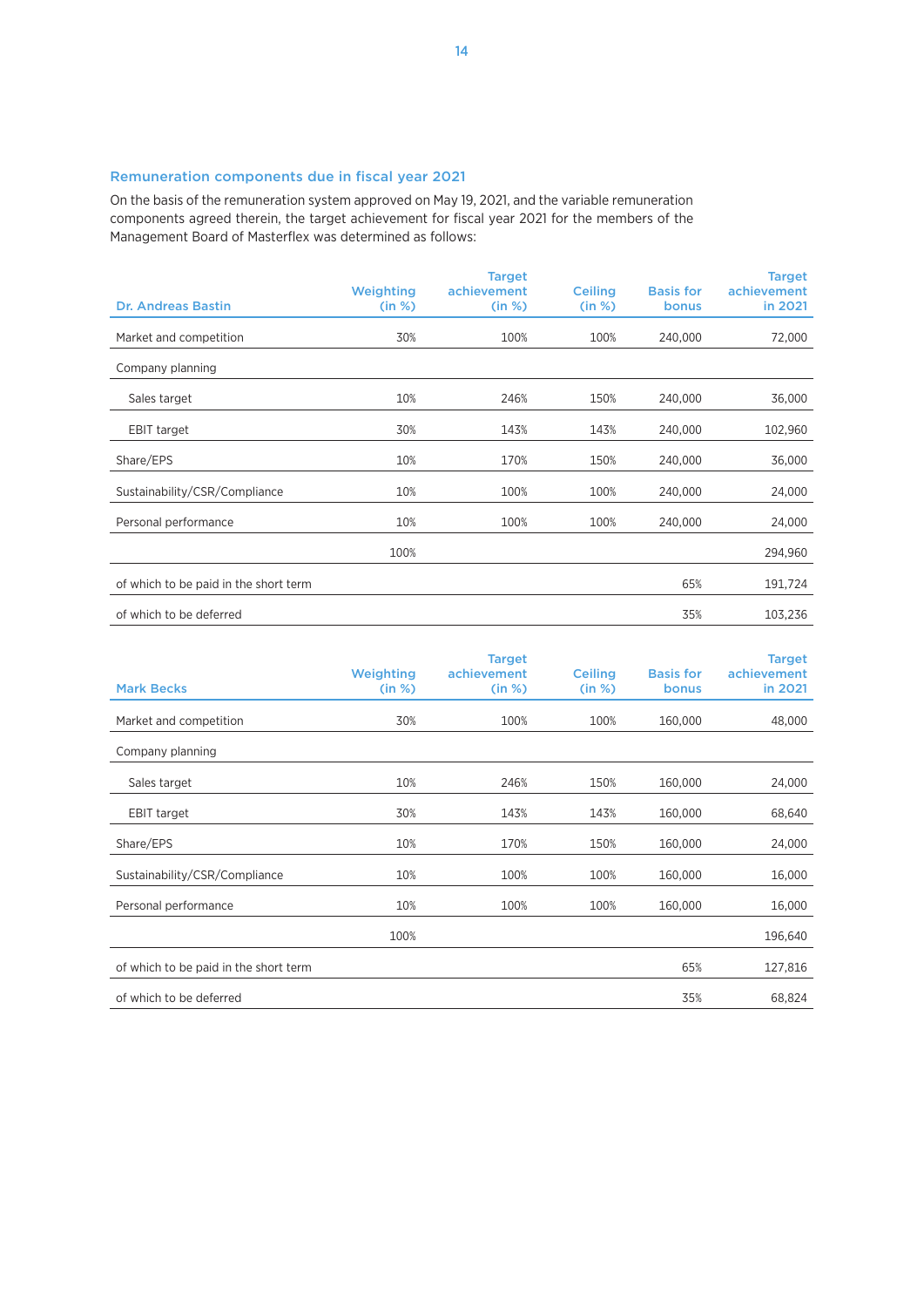The Short-Term Variable Incentive (STI) for fiscal year 2021 will be paid out in March 2022. A three-year holding period applies to the Long-Term Variable Incentive (LTI). In addition, remuneration components from long-term bonus arrangements under the previous remuneration system will continue to be recognized in the coming fiscal years.

The following table provides an overview of the remuneration components owed to the members of the Management Board of Masterflex in fiscal year 2021. The remuneration components owed for the fiscal year are not synonymous with the remuneration also paid to the Management Board. The remuneration components owed also partly reflect the status of the remuneration provisions, insofar as these are to be paid out in later years due to future maturities:

|                                                                 | Dr. A. Bastin, CEO<br>2021<br>owed | M. Becks, CFO<br>2021<br>owed |
|-----------------------------------------------------------------|------------------------------------|-------------------------------|
| Fixed remuneration                                              | 400                                | 280                           |
| Fringe benefits                                                 | 46                                 | 41                            |
| <b>Total fixed remuneration owed</b>                            | 446                                | 321                           |
| One-year variable remuneration (STI) from 2021) <sup>1)</sup>   | 195                                | 130                           |
| Multi-year variable compensation (LTI) from 2019) <sup>1)</sup> | 45                                 | 30                            |
| Multi-year variable compensation (LTI) from 2020) <sup>2)</sup> | 49                                 | 33                            |
| Multi-year variable compensation (LTI) from 2021) <sup>3)</sup> | 105                                | 70                            |
| Total variable remuneration owed                                | 394                                | 263                           |
| <b>Total remuneration owed</b>                                  | 840                                | 584                           |
|                                                                 |                                    |                               |

1) Payment in March 2022

2) Payment in March 2023

3) Payment in March 2024

### Remuneration of the Supervisory Board in fiscal year 2021

The remuneration system for the Supervisory Board, which was last amended in 2015, takes the requirements of the Corporate Governance Code into account. In accordance with the Articles of Association, the remuneration of the members of the Supervisory Board has since comprised a fixed remuneration based on their functions. This structure complies with the recommendations of the Corporate Governance Code. This is still considered appropriate in principle with regard to the various parameters, but is also reviewed for appropriateness in accordance with the legal requirements.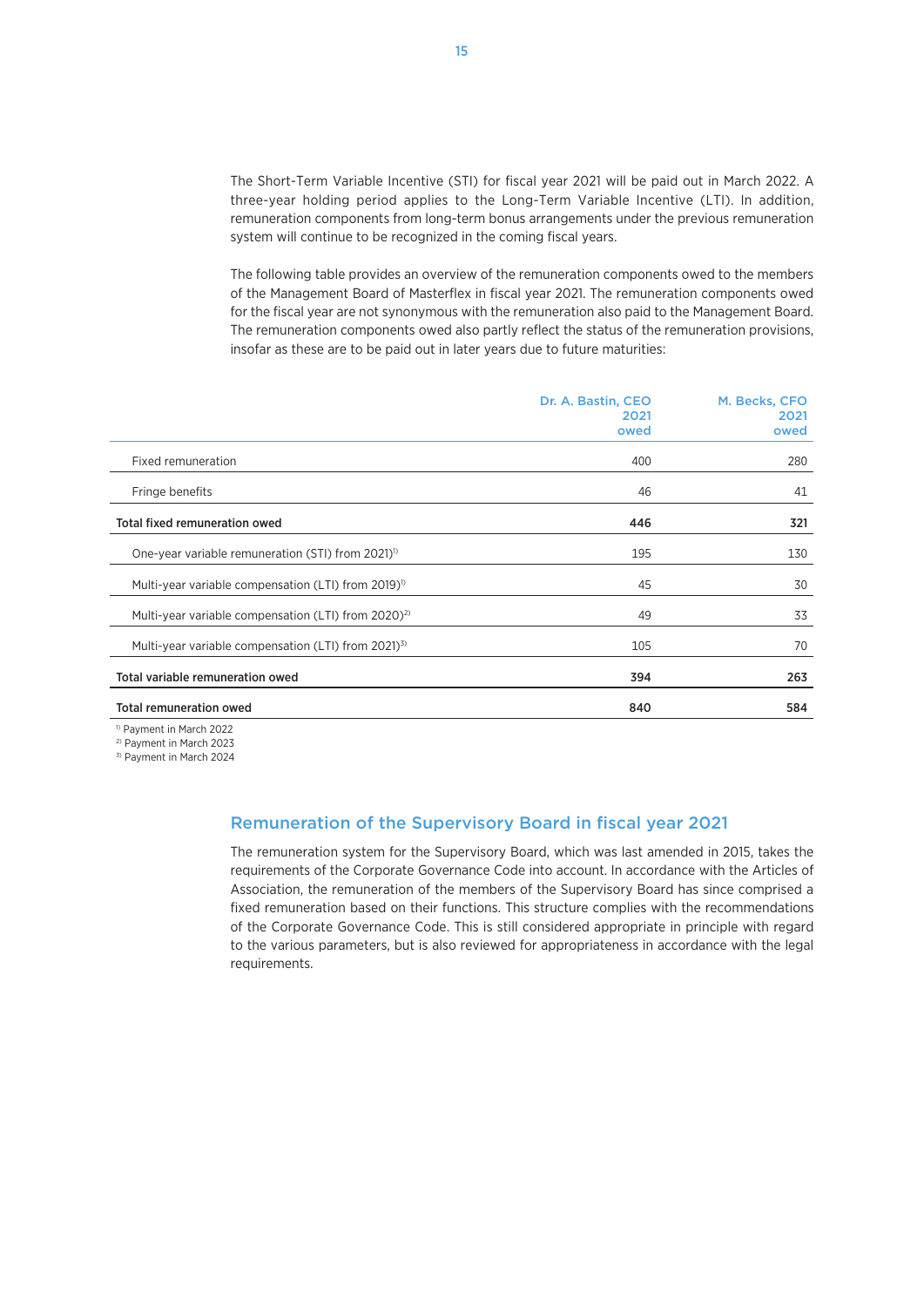Apart from the reimbursement of their expenses, each member of the Supervisory Board receives fixed annual remuneration, payable at the end of each fiscal year. The fixed remuneration of the Chairman is EUR 30,000 per year, that of the Deputy Chairman EUR 25,000 per year and that of an ordinary member of the Supervisory Board EUR 20,000 per year. Members of the Supervisory Board who belong to the Supervisory Board for only part of the fiscal year receive remuneration in proportion to the length of their membership. In addition, attendance fees of EUR 500 per meeting are paid to Supervisory Board members. The total remuneration of the Supervisory Board and its breakdown in 2021 are shown in the following table.

# The members of the Supervisory Board were remunerated as follows:

|                                                                                          | <b>Fixed</b> |      | <b>Meeting fee</b> |                | <b>Total compensation rele-</b><br>vant for disbursement |      |
|------------------------------------------------------------------------------------------|--------------|------|--------------------|----------------|----------------------------------------------------------|------|
| in EUR thousand                                                                          | 2020         | 2021 | 2020               | 2021           | 2020                                                     | 2021 |
| Chairman of the Supervisory<br>Board,<br>Georg van Hall<br>(since June 14, 2016)         | 30           | 30   | 3                  | 2              | 33                                                       | 32   |
| Deputy Chairman of the<br>Supervisory Board,<br>Dr. Gerson Link<br>(since June 14, 2016) | 25           | 25   | 3                  | $\overline{2}$ | 28                                                       | 27   |
| Supervisory Board member,<br>Jan van der Zouw<br>(since June 14, 2016)                   | 20           | 20   | 3                  | $\overline{2}$ | 23                                                       | 22   |
| <b>Total remuneration</b>                                                                | 75           | 75   | 9                  | 6              | 84                                                       | 81   |

# Comparative presentation of remuneration and earnings development

The following comparative presentation presents the annual change in the remuneration granted and owed to current and former members of the Management Board and Supervisory Board, the Company's earnings performance and the remuneration of employees on a full-time equivalent basis. The comparative presentation of employees is based on the average wages and salaries of employees at all international locations and thus forms an appropriate benchmark for the international orientation of the Masterflex business model.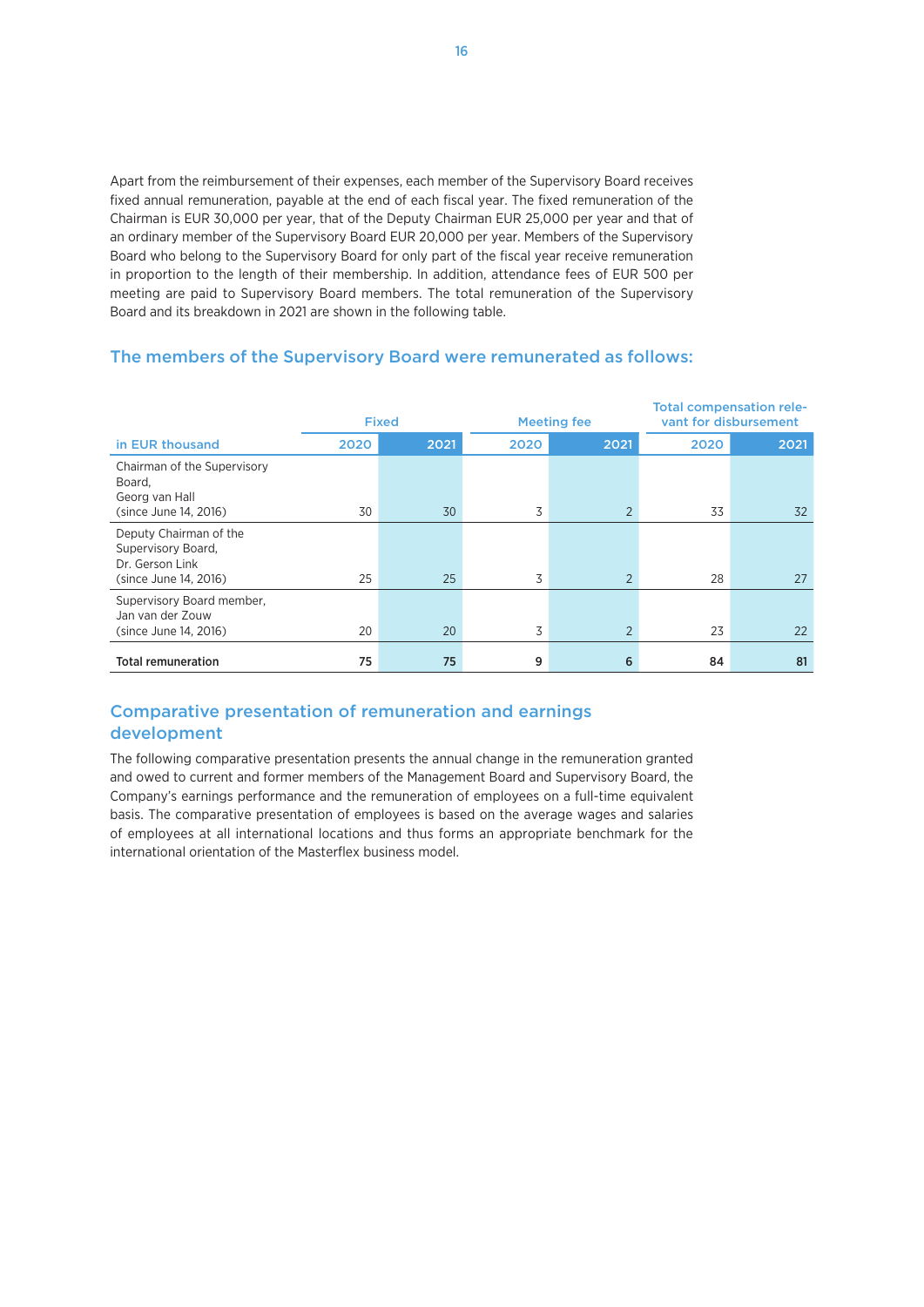# Comparative presentation of the development of remuneration and earnings for the members of the Management Board

| in EUR thousand                                                      | 2017  | 2018  | 2019     | 2020  | 2021  |
|----------------------------------------------------------------------|-------|-------|----------|-------|-------|
| Fixed remuneration Dr. Andreas Bastin                                | 357   | 378   | 378      | 378   | 400   |
| STI Dr. Andreas Bastin (paid out)                                    | 141   | 140   | 118      | 98    | 95    |
| LTI Dr. Andreas Bastin (paid out)                                    | 62    | 57    | 69       | 52    | 45    |
| Fringe benefits                                                      | 42    | 41    | 42       | 43    | 46    |
| Total Dr. Andreas Bastin                                             | 602   | 616   | 607      | 571   | 586   |
|                                                                      |       |       |          |       |       |
| <b>Fixed remuneration Mark Becks</b>                                 | 247   | 262   | 262      | 262   | 280   |
| STI Mark Becks (paid out)                                            | 76    | 93    | 79       | 65    | 63    |
| LTI Mark Becks (paid out)                                            | 34    | 31    | 37       | 35    | 30    |
| Fringe benefits                                                      | 38    | 37    | 39       | 38    | 41    |
| <b>Total Mark Becks</b>                                              | 395   | 423   | 417      | 400   | 414   |
|                                                                      |       |       |          |       |       |
| Total remuneration of the Management Board (paid in the fiscal year) | 997   | 1,039 | 1,024    | 971   | 1,000 |
| Average remuneration                                                 | 499   | 520   | 512      | 486   | 500   |
|                                                                      |       |       |          |       |       |
| Group operating EBIT                                                 | 7,081 | 6,251 | 5,058    | 3,167 | 5,764 |
|                                                                      |       |       |          |       |       |
| Net profit of Masterflex SE                                          | 4,488 | 4,838 | $-2,611$ | 331   | 3,643 |
|                                                                      |       |       |          |       |       |
| Average remuneration of employees                                    | 37.4  | 37.7  | 40.3     | 43.6  | 42.8  |
| Ratio of average remuneration of Management Board/employees          | 13.3  | 13.8  | 12.7     | 11.1  | 11.7  |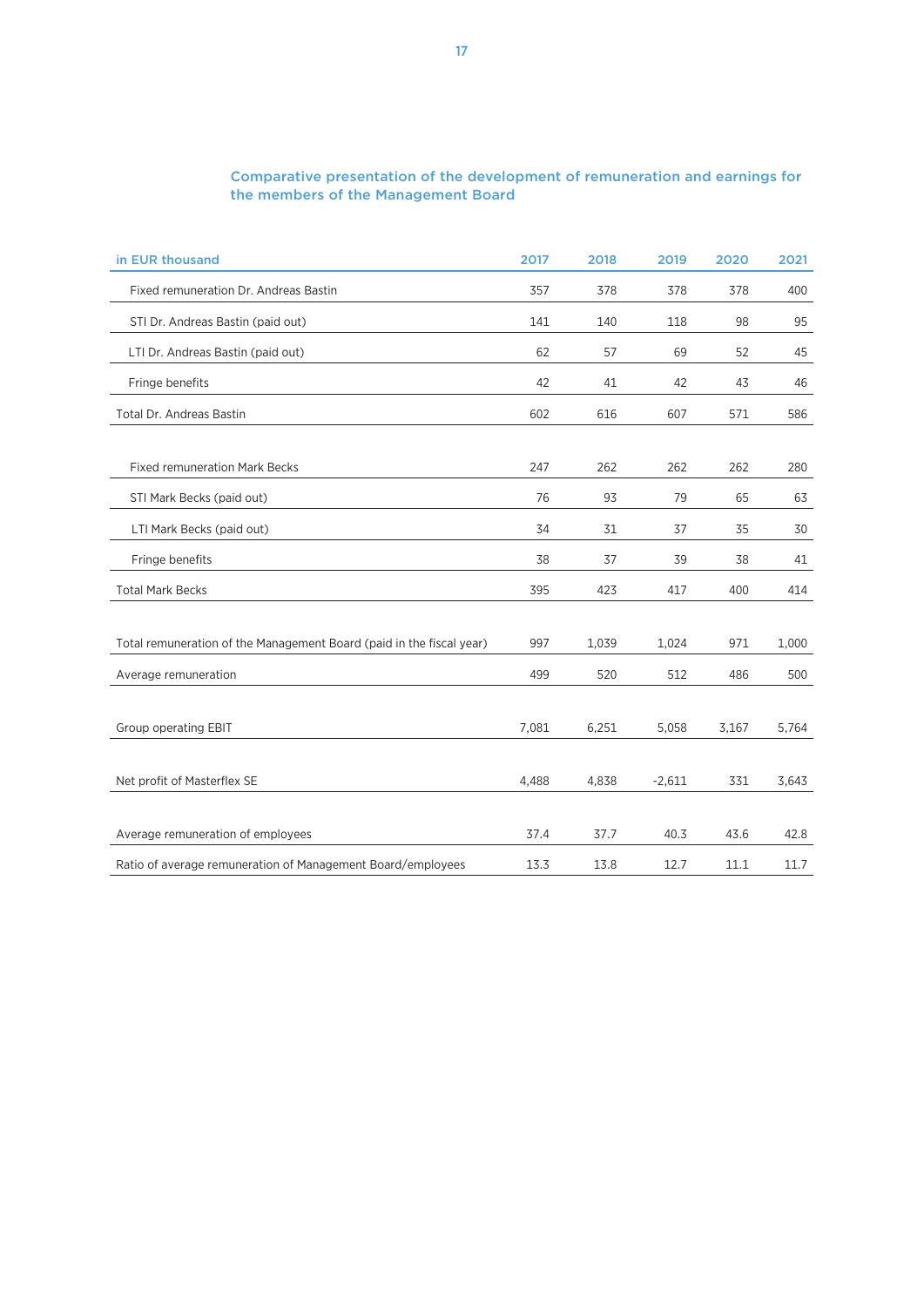| Comparative presentation of the remuneration and earnings development for the |  |  |
|-------------------------------------------------------------------------------|--|--|
| members of the Supervisory Board                                              |  |  |

| in EUR thousand                                           | 2017  | 2018           | 2019     | 2020  | 2021           |
|-----------------------------------------------------------|-------|----------------|----------|-------|----------------|
| Fixed remuneration for Georg van Hall                     | 30    | 30             | 30       | 30    | 30             |
| Attendance fee for Georg van Hall                         | 2     | 2              | 3        | 3     | 2              |
| Total Georg van Hall                                      | 32    | 32             | 33       | 33    | 32             |
| Fixed remuneration for Dr. Gerson Link                    | 25    | 25             | 25       | 25    | 25             |
| Attendance fee for Dr. Gerson Link                        | 2     | 2              | 3        | 3     | 2              |
| Total Dr. Gerson Link                                     | 27    | 27             | 28       | 28    | 27             |
|                                                           |       |                |          |       |                |
| Fixed remuneration for Jan van der Zouw                   | 20    | 20             | 20       | 20    | 20             |
| Attendance fee for Jan van der Zouw                       | 2     | $\overline{2}$ | 3        | 3     | $\overline{2}$ |
| Total Jan van der Zouw                                    | 22    | 22             | 23       | 23    | 22             |
|                                                           |       |                |          |       |                |
| <b>Total Supervisory Board remuneration</b>               | 81    | 81             | 84       | 84    | 81             |
| Average remuneration                                      | 27    | 27             | 28       | 28    | 27             |
|                                                           |       |                |          |       |                |
| Group operating EBIT                                      | 7,081 | 6,251          | 5,058    | 3,167 | 5,764          |
|                                                           |       |                |          |       |                |
| Net profit of Masterflex SE                               | 4,488 | 4,838          | $-2,611$ | 331   | 3,643          |
|                                                           |       |                |          |       |                |
| Average remuneration of employees                         | 37,4  | 37,7           | 40,3     | 43,6  | 42,8           |
| Ratio of average remuneration Supervisory Board/employees | 0,7   | 0,7            | 0,7      | 0,6   | 0,6            |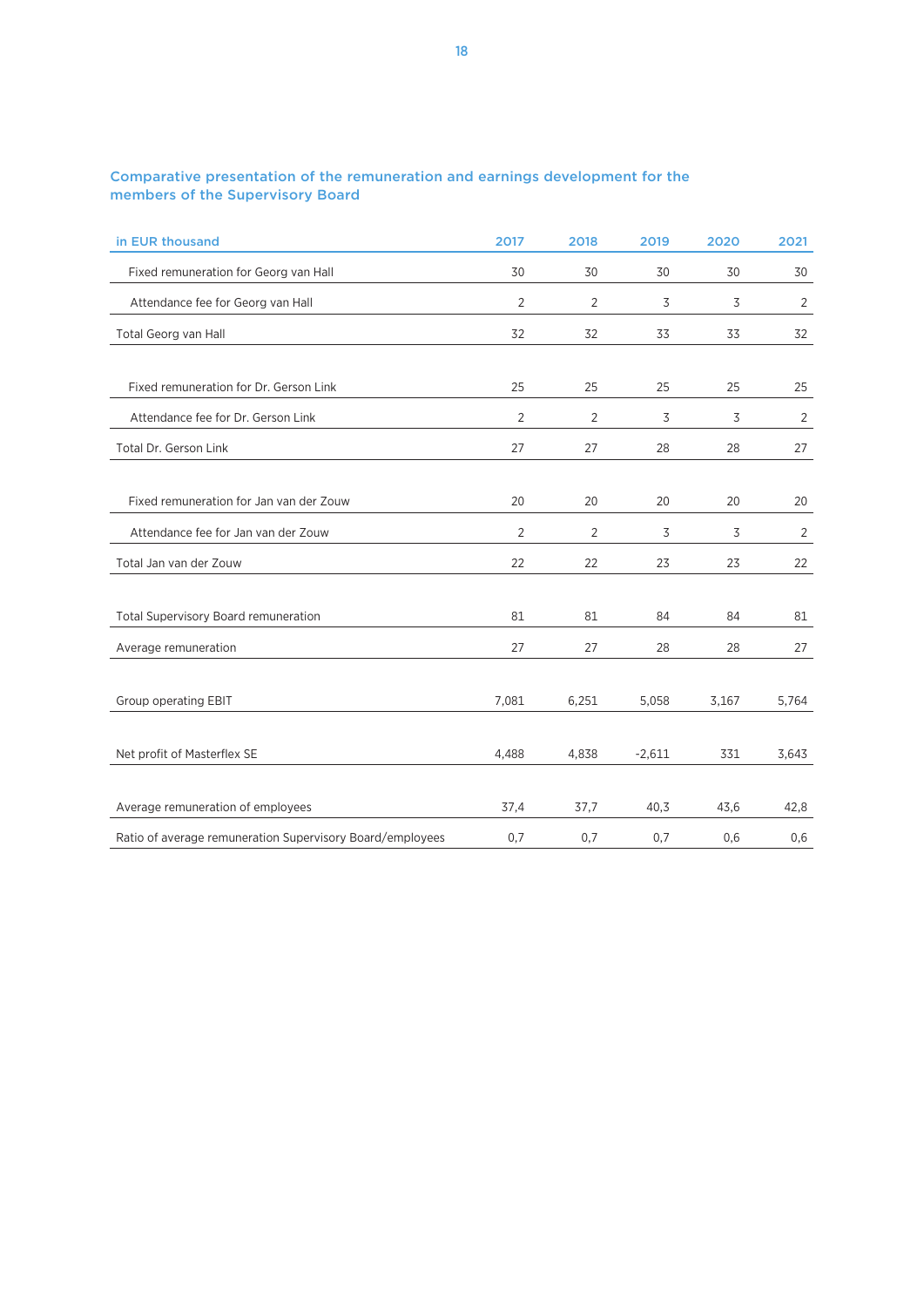# **Report of the independent auditor on the audit of the Remuneration Report pursuant to Section 162 (3) German Stock Corporation Act (AktG)**

# To Masterflex SE

#### Audit opinion

We have formally audited the Remuneration Report of Masterflex SE for the fiscal year from January 1 to December 31, 2022, to determine whether the disclosures pursuant to Section 162 (1) and (2) German Stock Corporation Act (AktG) have been made in the Remuneration Report. In accordance with Section 162 (3) German Stock Corporation Act (AktG), we have not audited the content of the Remuneration Report.

In our opinion, the enclosed Remuneration Report complies, in all material respects, with the disclosures pursuant to Section 162 (1) and (2) German Stock Corporation Act (AktG). Our audit opinion does not cover the content of the Remuneration Report.

#### Basis for the audit opinion

We conducted our audit of the Remuneration Report in accordance with Section 162 (3) German Stock Corporation Act (AktG) and IDW Auditing Standard: The Audit of the Remuneration Report in Accordance with Section 162 (3) German Stock Corporation Act (IDW PS 870(08.2021)). Our responsibility under this provision and this standard is further described in the Auditor's Responsibility section of our report. As an auditing practice, we have complied with the requirements of the IDW Quality Assurance Standard: Requirements for Quality Assurance in the Practice of Public Accountants (IDW QS 1). We have complied with the professional duties pursuant to the Wirtschaftsprüferordnung (German Auditors' Code) and the professional statutes for auditors/sworn accountants, including the requirements for independence.

# Responsibility of the Management Board and the Supervisory Board

The Management Board and the Supervisory Board are responsible for the preparation of the Remuneration Report, including the related disclosures, which complies with the requirements of Section 162 German Stock Corporation Act (AktG). They are further responsible for such internal control as they determine is necessary to enable the preparation of the Remuneration Report, including the related disclosures, that is free from material misstatement, whether due to fraud or error.

#### Auditor's Responsibility

Our objective is to obtain reasonable assurance as to whether the disclosures required by Section 162 (1) and (2) German Stock Corporation Act (AktG) have been made in all material respects in the Remuneration Report and to express an opinion thereon in an auditor's report.

We planned and performed our audit to obtain evidence about the formal completeness of the Remuneration Report by comparing the disclosures made in the Remuneration Report with the disclosures required by Section 162 (1) and (2) German Stock Corporation Act. In accordance with